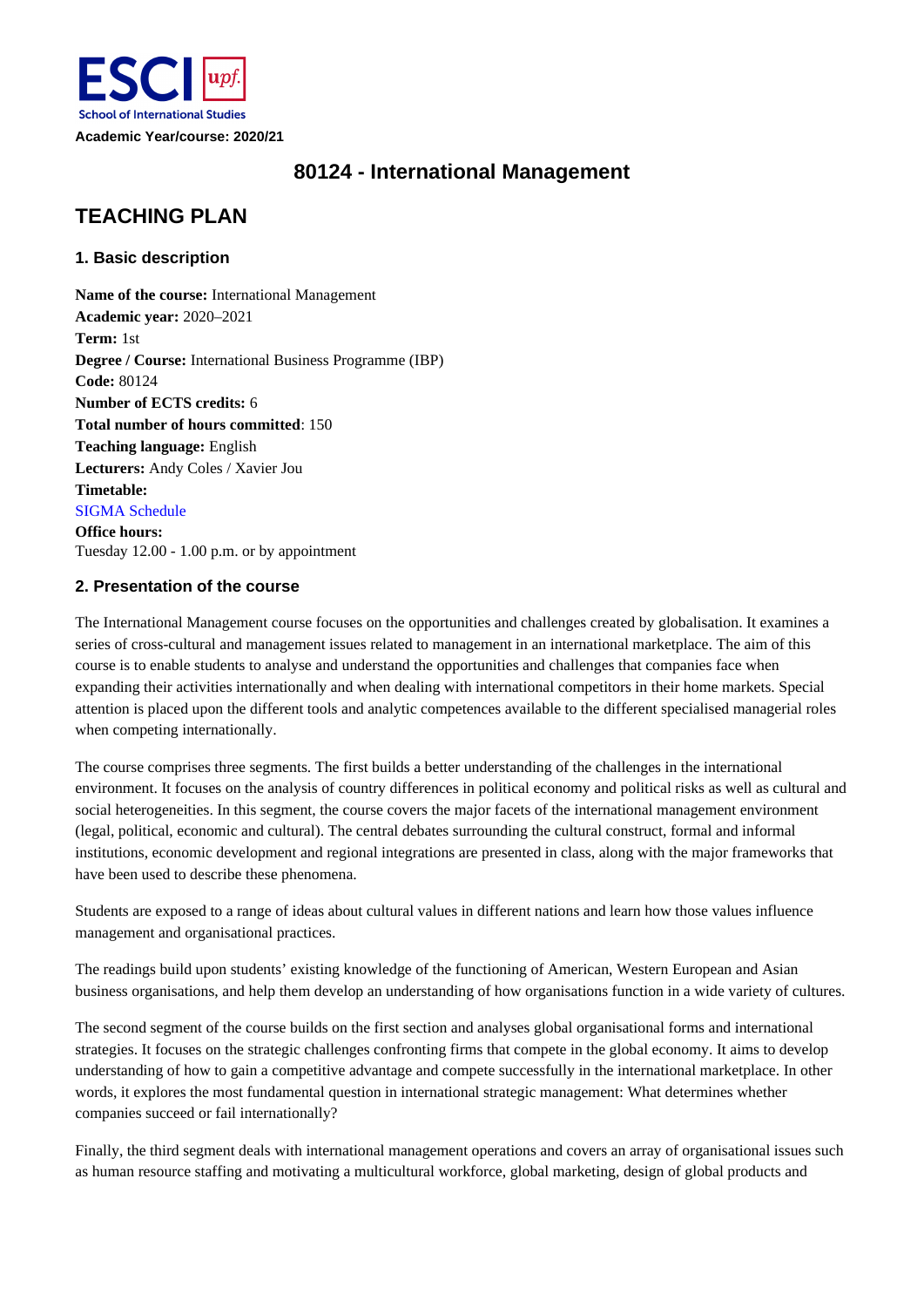services, global R&D and financing and accountability.

This is a core course in the ESCI-UPF International Business Programme, which is designed primarily for applicants who have a major or a minor in business.

Generally, students pursuing any degree in Business Administration or Economics should not need any prerequisite. Applicants pursuing degrees in other areas should make sure they have taken Business Organisation or an equivalent course.

# **3. Competences to be worked in the course**

Own competences of the subject:

- a. An awareness of and an interest in how formal and informal institutions impact business decisions.
- b. An in-depth knowledge of analytical frameworks used in the screening of national markets (defining the key factors in a firm's internationalisation process by evaluating the international business environment, stressing particularly the economic and cultural dimensions).
- c. An enhanced understanding of what determines the success and failure of companies around the globe.
- d. An ability to invoke different management theories (e.g. resource-based view, stakeholder theory and institutional theory) to understand what lies behind different firm performances around the world.
- e. An understanding of the "other side" of international business, namely, local firms that often compete and/or collaborate with foreign entrants, especially in emerging economies.
- f. An ability to recognise the tensions in adopting global standardised actions as opposed to locally responsive actions in international management and relate these to the companies' overall corporate strategy.
- g. A disposition to consider ethical and social responsibility issues in the development and implementation of an international management strategy.

| <b>General competences</b>                                                                                                                                                                                             | <b>Specific competences</b>                                                                                                                                                                                                                                              |
|------------------------------------------------------------------------------------------------------------------------------------------------------------------------------------------------------------------------|--------------------------------------------------------------------------------------------------------------------------------------------------------------------------------------------------------------------------------------------------------------------------|
| Instrumental competences                                                                                                                                                                                               | Disciplinary competences                                                                                                                                                                                                                                                 |
| G.I.2. Ability to relate concepts and knowledge from<br>different areas.<br>G.I.3. Ability to organise and plan.<br>G.I.5. Ability to take decisions in complex and                                                    | E.D.8. Analyse the organisation of businesses based<br>on economic principles that make it possible to identify<br>the most determining factors in results.                                                                                                              |
| changing situations.<br>G.I.8. Oral and written competence in communicating                                                                                                                                            | Professional competences                                                                                                                                                                                                                                                 |
| in English.                                                                                                                                                                                                            | E.P.2. Ability to analyse economic and market<br>indicators when taking<br>decisions<br>within<br>the                                                                                                                                                                    |
| General personal competences                                                                                                                                                                                           | organisation.                                                                                                                                                                                                                                                            |
| G.P.1. Ability to adapt and work in and lead<br>multicultural,<br>international,<br>interdisciplinary,<br>competitive, changing and complex groups.                                                                    | E.P.5. Ability to take strategic business decisions that<br>take into account economic, cultural, social and<br>political determinants specific to each area.<br>E.P.7. Illustrate the reality of business by using<br>activities such as assignments and lectures or by |
| Generic systemic competences<br>G.S.4. Entrepreneurial ability.<br>G.S.7. Promotion of and respect for multicultural<br>values: respect, equality, solidarity, commitment.<br>G.S.8. Promotion and respect for gender, | preparing case studies.<br>E.P.8. Be able to take functional decisions within an<br>organisation with international activity.<br>E.P.17. Be able to express oneself and understand<br>spoken and written communication in English at an                                  |
| environmental and safety at work issues.                                                                                                                                                                               | advanced level to apply it to the international business<br>area.                                                                                                                                                                                                        |
| Competences for applicability                                                                                                                                                                                          |                                                                                                                                                                                                                                                                          |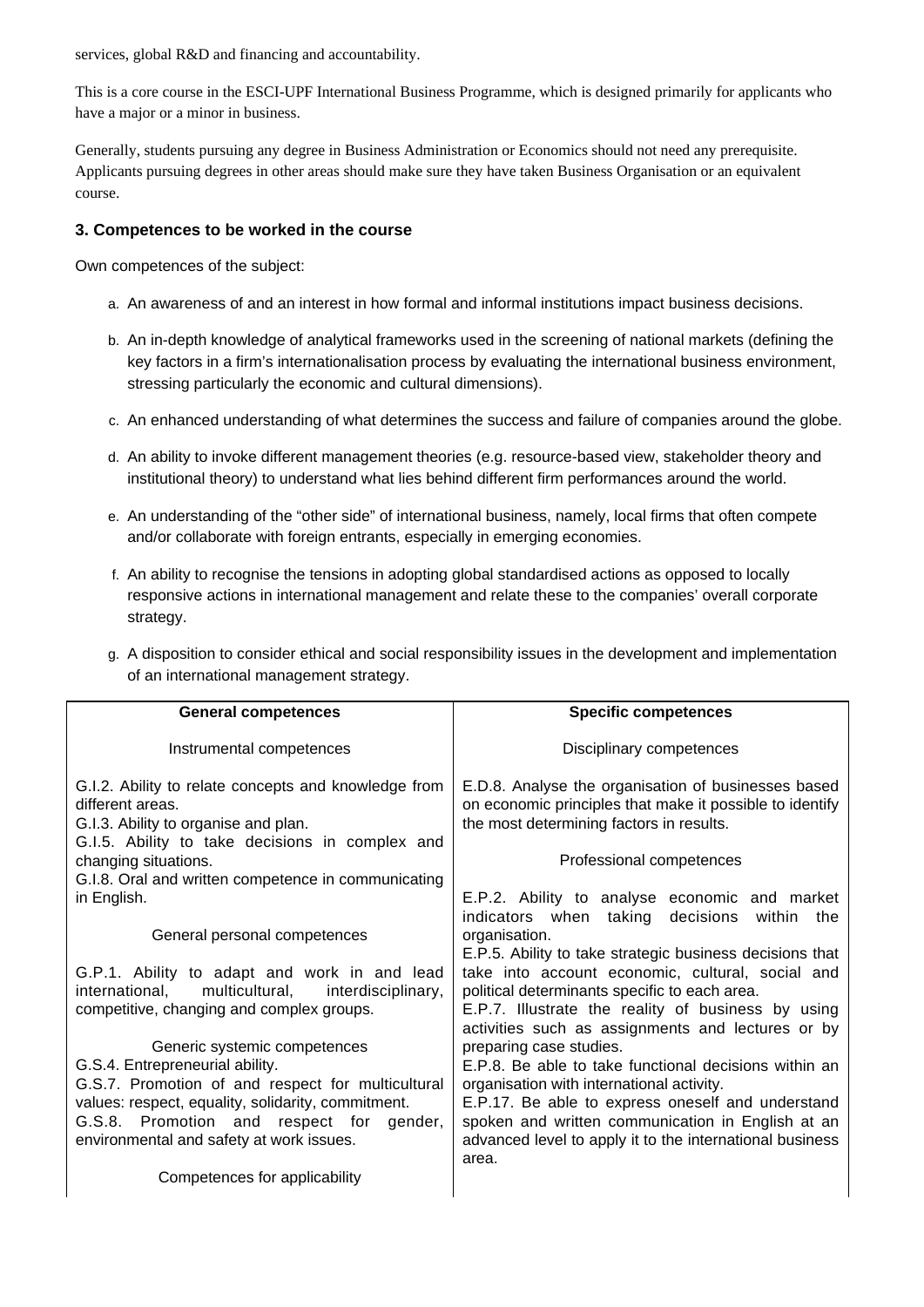|                                     | G.I.1       | G.I.3       | G.I.6       | G.I.8        | G.P.1        | G.P.2        | G.S.1        | G.S.2        | G.S.3       | G.A.1       | G.A.3 | E.D.8       | E.P.7        | E.P.-5      | $E.P.-2$    | $E.P.-8$    | E.P.17      | LO <sup>*</sup> |
|-------------------------------------|-------------|-------------|-------------|--------------|--------------|--------------|--------------|--------------|-------------|-------------|-------|-------------|--------------|-------------|-------------|-------------|-------------|-----------------|
| <b>Bonus Class</b><br>Participation | $\mathbf X$ | X           | $\mathbf X$ |              |              | $\mathbf X$  | $\mathbf X$  | $\mathbf X$  | $\mathbf X$ | $\mathbf X$ |       | $\mathbf X$ |              |             |             |             |             | $\mathbf{X}$    |
| <b>Case Studies</b><br>& Exercises  | $\mathbf x$ | $\mathbf X$ | $\mathbf x$ | $\mathbf{x}$ | $\mathbf{x}$ | $\mathbf{x}$ | $\mathbf{X}$ | $\mathbf{x}$ | $\mathbf X$ | $\mathbf x$ |       | $\mathbf X$ | $\mathbf{X}$ |             |             | $\mathbf x$ |             | $\mathbf{X}$    |
| Questionnaires                      |             |             | $\mathbf X$ |              |              | $\mathbf X$  |              |              |             |             |       | $\mathbf X$ |              |             |             |             |             | $\mathbf{X}$    |
| <b>Presntations</b>                 | $\mathbf X$ | $\mathbf X$ | $\mathbf x$ | $\mathbf X$  | $\mathbf{x}$ | $\mathbf x$  | $\mathbf X$  | $\mathbf x$  | $\mathbf X$ | $\mathbf X$ |       |             | $\mathbf X$  |             | $\mathbf X$ |             | $\mathbf X$ | $\mathbf X$     |
| <b>Final exam</b>                   | $\mathbf X$ | X           | $\mathbf X$ |              |              | $\mathbf X$  |              |              | X           | X           |       | $\mathbf X$ |              | $\mathbf X$ |             |             |             | $\mathbf{X}$    |

**Working competences and assessment of learning outcomes.**

**The following table summarizes the total number of hours per week per programmed activity that a student should dedicate to this course, TOTAL 150 HRS (6 CREDITS)**

| ${\bf \small{Week}}$    | Lectures                |                         | <b>Autonomous</b>       | <b>Autonomous Group</b> | <b>Exam Preparation</b> | <b>Exam Taking</b> | <b>Total</b>   |
|-------------------------|-------------------------|-------------------------|-------------------------|-------------------------|-------------------------|--------------------|----------------|
|                         |                         |                         | <b>Individual Work</b>  | Work                    |                         |                    |                |
| $\mathbf 1$             | $\overline{\mathbf{4}}$ | $\pmb{0}$               | $\overline{\mathbf{3}}$ | $\bf{0}$                | $\bf{0}$                | $\bf{0}$           | $\overline{7}$ |
| $\mathbf 2$             | $\overline{\mathbf{4}}$ | $\mathbf 2$             | 4,5                     | $\overline{\mathbf{4}}$ | $\boldsymbol{0}$        | $\pmb{0}$          | 14,5           |
| $\mathbf{3}$            | $\overline{\mathbf{4}}$ | $\mathbf 2$             | 4,5                     | $\overline{\mathbf{4}}$ | $\boldsymbol{0}$        | $\pmb{0}$          | 14,5           |
| $\overline{\mathbf{4}}$ | $\overline{\mathbf{4}}$ | $\mathbf 2$             | 4,5                     | $\overline{\mathbf{4}}$ | $\pmb{0}$               | $\pmb{0}$          | 14,5           |
| $\overline{\mathbf{5}}$ | $\overline{\mathbf{4}}$ | $\mathbf 2$             | 4,5                     | $\overline{\mathbf{4}}$ | $\boldsymbol{0}$        | $\pmb{0}$          | 14,5           |
| $\boldsymbol{6}$        | $\overline{\mathbf{4}}$ | $\mathbf 2$             | 4,5                     | $\overline{\mathbf{4}}$ | $\boldsymbol{0}$        | $\pmb{0}$          | 14,5           |
| $\pmb{7}$               | $\overline{\mathbf{4}}$ | $\mathbf 2$             | 4,5                     | $\overline{\mathbf{4}}$ | $\boldsymbol{0}$        | $\pmb{0}$          | 14,5           |
| $\bf 8$                 | $\boldsymbol{4}$        | $\mathbf 2$             | 4,5                     | $\overline{\mathbf{4}}$ | $\pmb{0}$               | $\pmb{0}$          | 14,5           |
| $\boldsymbol{9}$        | $\overline{\mathbf{4}}$ | $\mathbf 2$             | 4,5                     | $\overline{\mathbf{4}}$ | $\pmb{0}$               | $\pmb{0}$          | 14,5           |
| ${\bf 10}$              | $\overline{\mathbf{4}}$ | $\mathbf 2$             | 4,5                     | $\overline{\mathbf{4}}$ | $\pmb{0}$               | $\pmb{0}$          | 14,5           |
| Exam                    | $\mathbf{N}/\mathbf{A}$ | $\mathbf{N}/\mathbf{A}$ | $\mathbf{N}/\mathbf{A}$ | $\mathbf{N}/\mathbf{A}$ | 10,5                    | $\mathbf 2$        | 12,5           |
| <b>TOTAL</b>            | 40                      | 18                      | 43,5                    | 36                      | 10,5                    | $\boldsymbol{2}$   | 150            |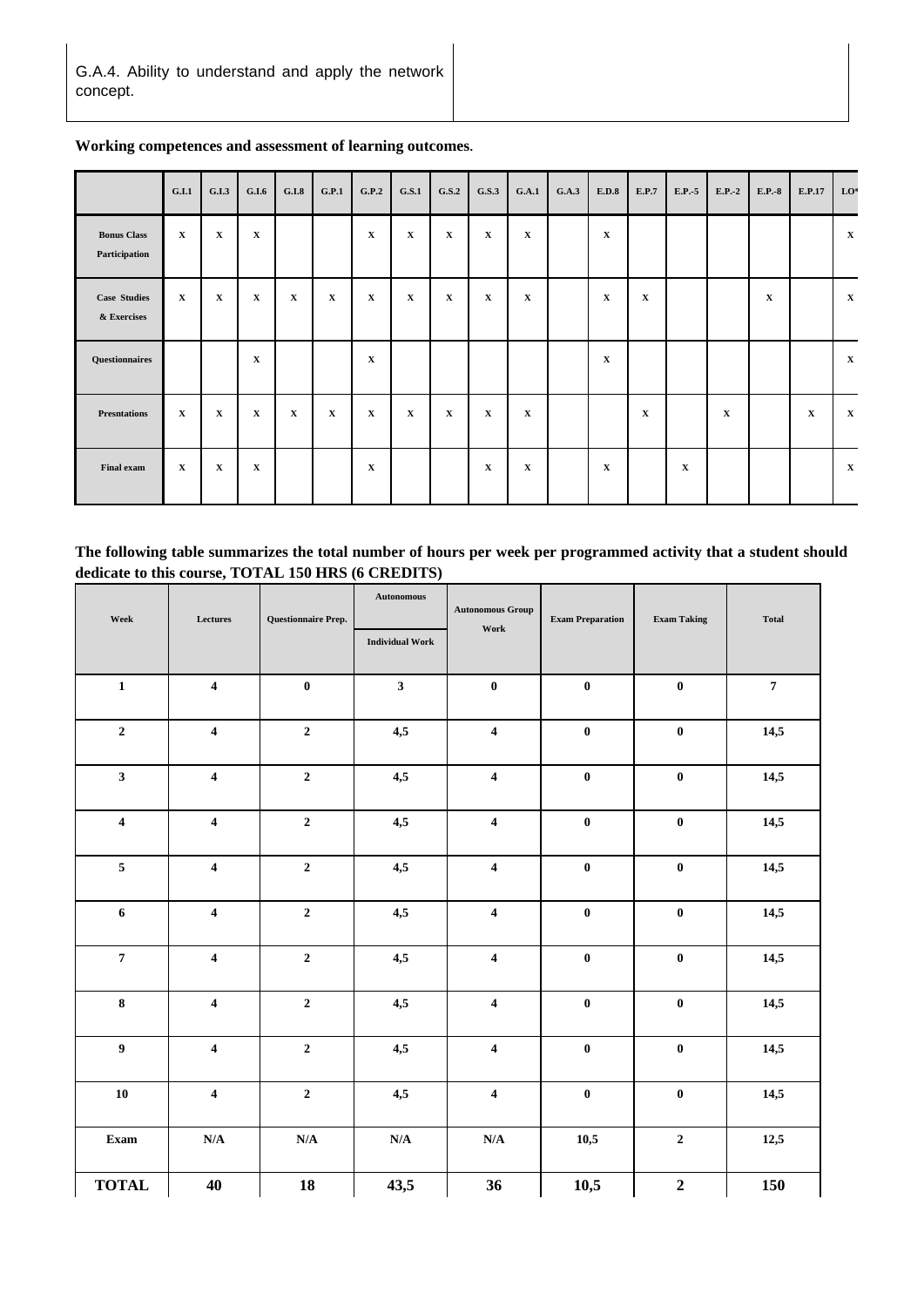The competences, the learning outcomes, the assessment elements and the quality of the learning process included in this Teaching Plan will not be affected if during the academic trimester the teaching model has to switch either to an hybrid model (combination of face-to-face and on-line sessions) or to a complete on-line model.

# **4. Contents**

#### I. INTERNATIONAL ENVIRONMENT CHALLENGES

- Globalisation
- **•** International Business Environment
- i. The Global Trade
- ii. Foreign Direct Investment
- iii. Developed Countries Investing in Emerging Markets
- iv. National & International Markets
- v. Internationalisation Theories
- vi. Regional Economic Integrations and International Multilateral Institutions
- vii. Global Growth Generators. Emerging Economies: The Case of Brazil, Russia, India and China (BRICs)
- International Trade Theories
- i. Trading Strategies and Methods
- ii. International Regulatory Framework
- iii. Technical Standards
- iv. The Export and Import Process. Strategy and Management
- International Management Structures
- i. Management Styles
- ii. Simple Functional Organisations to Divisional or Matrix Structures
- Global Leadership | Global Entrepreneur
- i. Practical Examples from Different Business Environments
- Managing Cultural Diversity
- i. Theory
- ii. CAGE Distance Framework.
- iii. Cross Cultural Business Communication
- iv. The Case of Brazil, Russia, India and China (BRICs)
- v. Business Environment
- vi. Business Etiquette
- vii. Business Cultural Barriers
- viii. Negotiation Techniques

## II. THE STRATEGY AND STRUCTURE OF INTERNATIONAL BUSINESS

- Understanding Global Strategy
- i. Fundamentals of International Strategic Management
- ii. Strategies, Main Strategic Choices, Value Chain, Tools: PEST, SWOT, Porter 5 Forces, CAGE
- Identifying International Market Attractiveness and Competitive Strength. Breaking into Foreign Markets
- i. The International Market Selection Process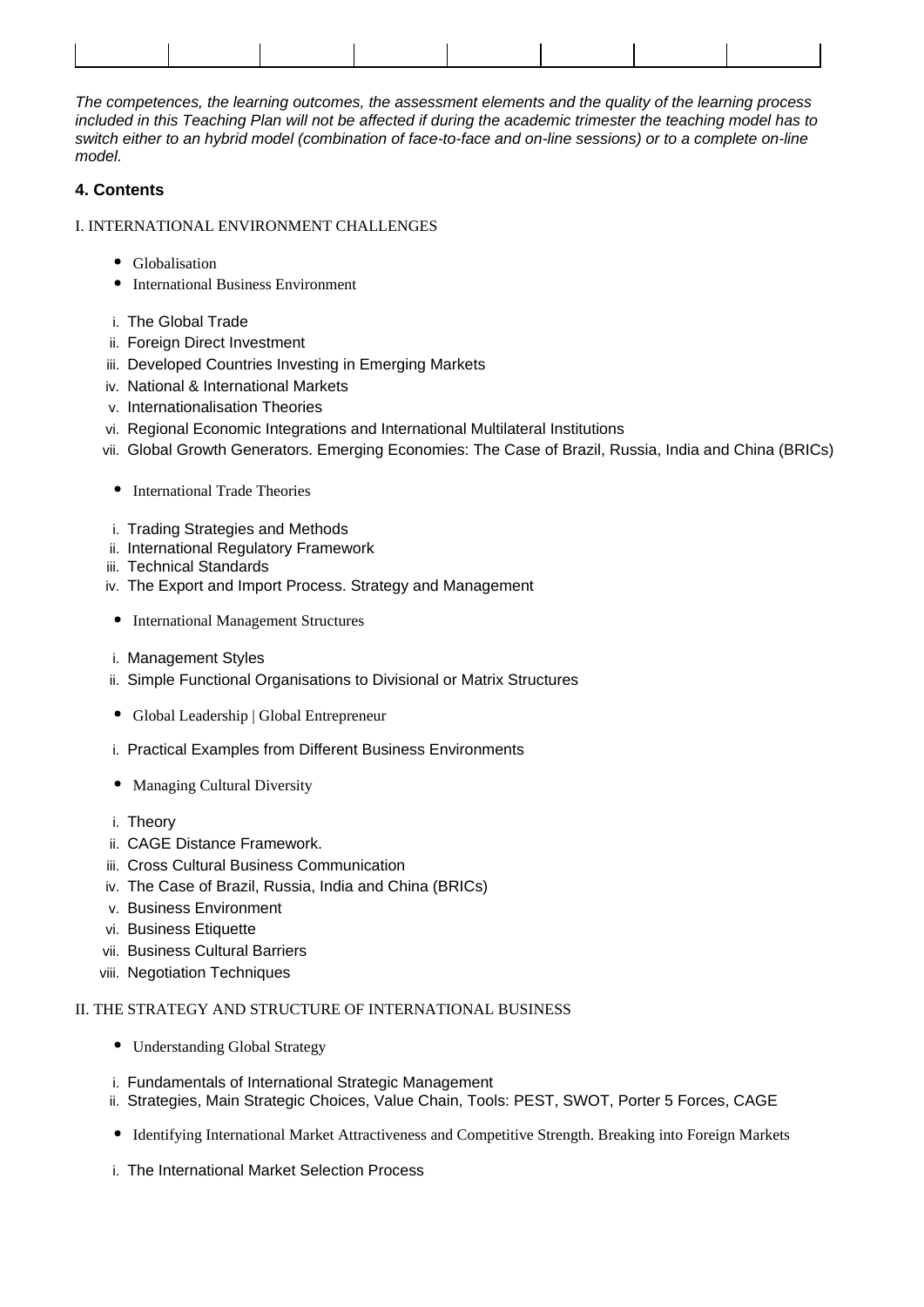- ii. Identifying International Market Attractiveness and Competitive Strength
- iii. Building a Model for International Market Selection
- iv. Managing for Competitive Advantage
- Managing Strategic Alliances. Managing International Assets and Risk Strategic Alliances
- i. Agents
- ii. Franchising/Licensin
- iii. Manufacturing Contract
- iv. Joint Ventures
- Managing Strategic Alliances
- i. Making Strategic Alliances and Networks Work
- ii. Diversifying, Acquiring and Restructuring
- iii. Strategizing with Corporate Social Responsibility
- International Business Contracts and Conduct
- i. Overview of Business Contracts
- ii. Extraterritorial Application of Laws
- iii. Bribery and Corruption in Different International Cultural Environments
- iv. Mediation, Arbitration and Litigation
- v. Patent, Copyright, Trademark, Trade Secret, Licensing of Intellectual Property

# III. INTERNATIONAL BUSINESS OPERATIONS

- Distribution Decisions in the International Market
- i. Managing and Controlling Distribution Channels
- ii. Value Chain
- iii. Technical Regulations
- Designing Global Products and Services
- Global Production, Outsourcing and Logistics
- International Pricing Strategies
- i. Skimming, Market Pricing, Penetration Pricing, Price Changes
- ii. Factors Influencing International Pricing Decisions
- International HR Management. Building an International Workforce
- i. Importance of Skill-Building
- ii. Recruitment Issues
- iii. Hiring Strategies
- iv. Training Strategies
- v. Developing Managers
- vi. Retaining People

## **5. Assessment**

During the term you will be evaluated as indicated in the table below.

a. Each assessment element is scored with a grade between 0 and 10, to one decimal place. Zero is the lowest grade and ten is the highest grade.

b. The final grade for the course is calculated by adding the grades obtained for each element multiplied by their assigned weights.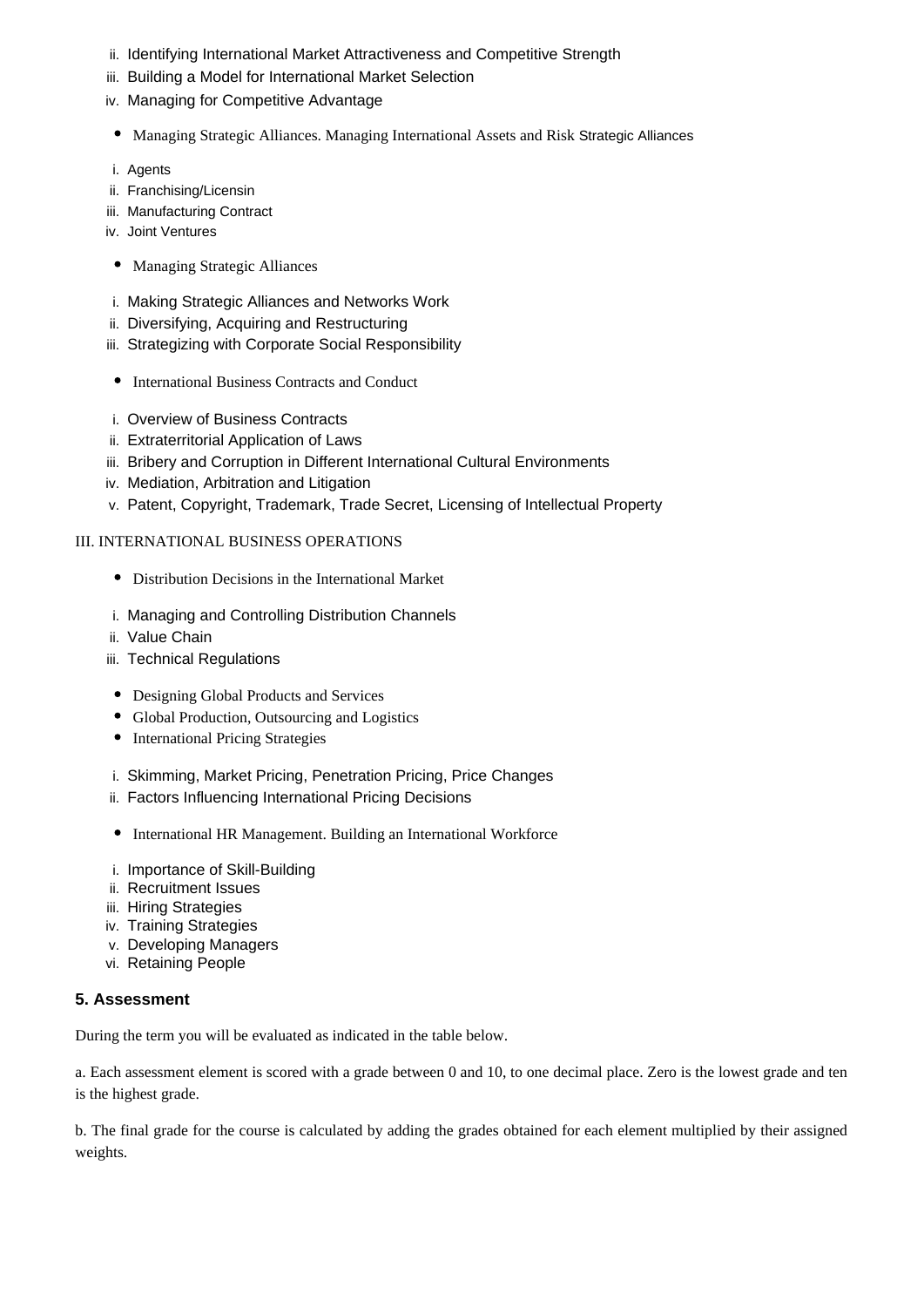c. The final grade of the course is reported on the scale from 0 to 10, to one decimal place.

Students whose final grade is equal to or greater than 5.0 will pass the course.

d. In addition to your numerical final grades, you will also be given descriptive grades:

- No Show
- $\bullet$  4.9 Fail
- 5.0–6.9 Pass
- 7.0–8.9 Very Good
- $\bullet$  9.0–10.0 Excellent

e. The assessment elements are either Mandatory or Optional. For Mandatory assessment elements students must score a minimum grade to pass the course. Optional assessment elements do not require a minimum passing grade. However, any uncompleted Optional assessment elements will still count towards your final course grade.

| <b>Assessment element</b>          | Prof.                                                                                                                                                                                                                                                                                                                                                                                                                                                                                                                                                                                                           | <b>Minimum Grade</b><br>Requirement |             | <b>Assessment agent</b> |      | Type of activity                                                  | <b>Individual</b> or<br><b>Group Activity</b> | Weight (%)                             |
|------------------------------------|-----------------------------------------------------------------------------------------------------------------------------------------------------------------------------------------------------------------------------------------------------------------------------------------------------------------------------------------------------------------------------------------------------------------------------------------------------------------------------------------------------------------------------------------------------------------------------------------------------------------|-------------------------------------|-------------|-------------------------|------|-------------------------------------------------------------------|-----------------------------------------------|----------------------------------------|
|                                    |                                                                                                                                                                                                                                                                                                                                                                                                                                                                                                                                                                                                                 |                                     | Prof        | <b>Self</b>             | 360? |                                                                   |                                               |                                        |
|                                    | <b>CONTINUOUS EVALUATION</b><br>CONTINUOUS EVALUATION REQUIREMENTS TO BE ABLE TO TAKE THE FINAL EXAM: Minimum 5.0 out of 10.0 is required on both presentations to calculate weighted<br>average continuous evaluation grade. Overall, minimum 4.0 out of 10.0 on total continuous evaluation grade is required to be allowed to take the final exam. If any of the 3 conditions is<br>not met, a student cannot take the final exam, and the lowest of the grades becomes the final course grade.                                                                                                              |                                     |             |                         |      |                                                                   |                                               |                                        |
| Case Studies &<br><b>Exercises</b> | XJ<br>AC                                                                                                                                                                                                                                                                                                                                                                                                                                                                                                                                                                                                        | N/A                                 | $\mathbf X$ |                         |      | Analysis<br>Application<br>Conceptual<br>Overall<br>Understanding | 4-5 per group                                 | 20%<br>(each professor<br>assigns 10%) |
| <b>Online questionnaires</b>       | XJ<br>AC                                                                                                                                                                                                                                                                                                                                                                                                                                                                                                                                                                                                        | Minimum 40%                         | X           |                         |      | Analysis<br>Application<br>Conceptual<br>Overall<br>Understanding | Individual                                    | 20%<br>(XJ 8%)<br>AC 12%)              |
| Presentation I                     | XJ                                                                                                                                                                                                                                                                                                                                                                                                                                                                                                                                                                                                              | Minimum 50%                         | X           |                         |      | Analysis<br>Application<br>Conceptual<br>Overall<br>Understanding | 4-5 per group                                 | 15%                                    |
| <b>Presentation II</b>             | AC                                                                                                                                                                                                                                                                                                                                                                                                                                                                                                                                                                                                              | Minimum 50%                         | X           |                         |      | Analysis<br>Application<br>Conceptual<br>Overall<br>Understanding | 4-5 per group                                 | 15%                                    |
|                                    | <b>EXAMS</b><br>There will be 2 exams. The first will cover the 1st block (sessions 1 - 8) and will take place at the 8th session. The second exam will cover 2nd and 3rd block (sessions 9 - 20) and will take<br>place after the 20th session.<br>EXAM REQUIREMENTS TO BE ABLE TO PASS THE COURSE: Minimum 4.0 out of 10.0 required to pass the course. The course is passed if the weighted average of all graded<br>elements is 5.0 or higher. The final exam will have two parts of equal weight. There is no minimum grade required on each individual part of the final exam, only on the overall grade. |                                     |             |                         |      |                                                                   |                                               |                                        |
| Exam 1                             | XJ                                                                                                                                                                                                                                                                                                                                                                                                                                                                                                                                                                                                              | Minimum 40%                         | $\mathbf X$ |                         |      | Application and<br>synthesis                                      | Individual<br>In the classroom                | 15%                                    |
|                                    |                                                                                                                                                                                                                                                                                                                                                                                                                                                                                                                                                                                                                 |                                     |             |                         |      |                                                                   |                                               |                                        |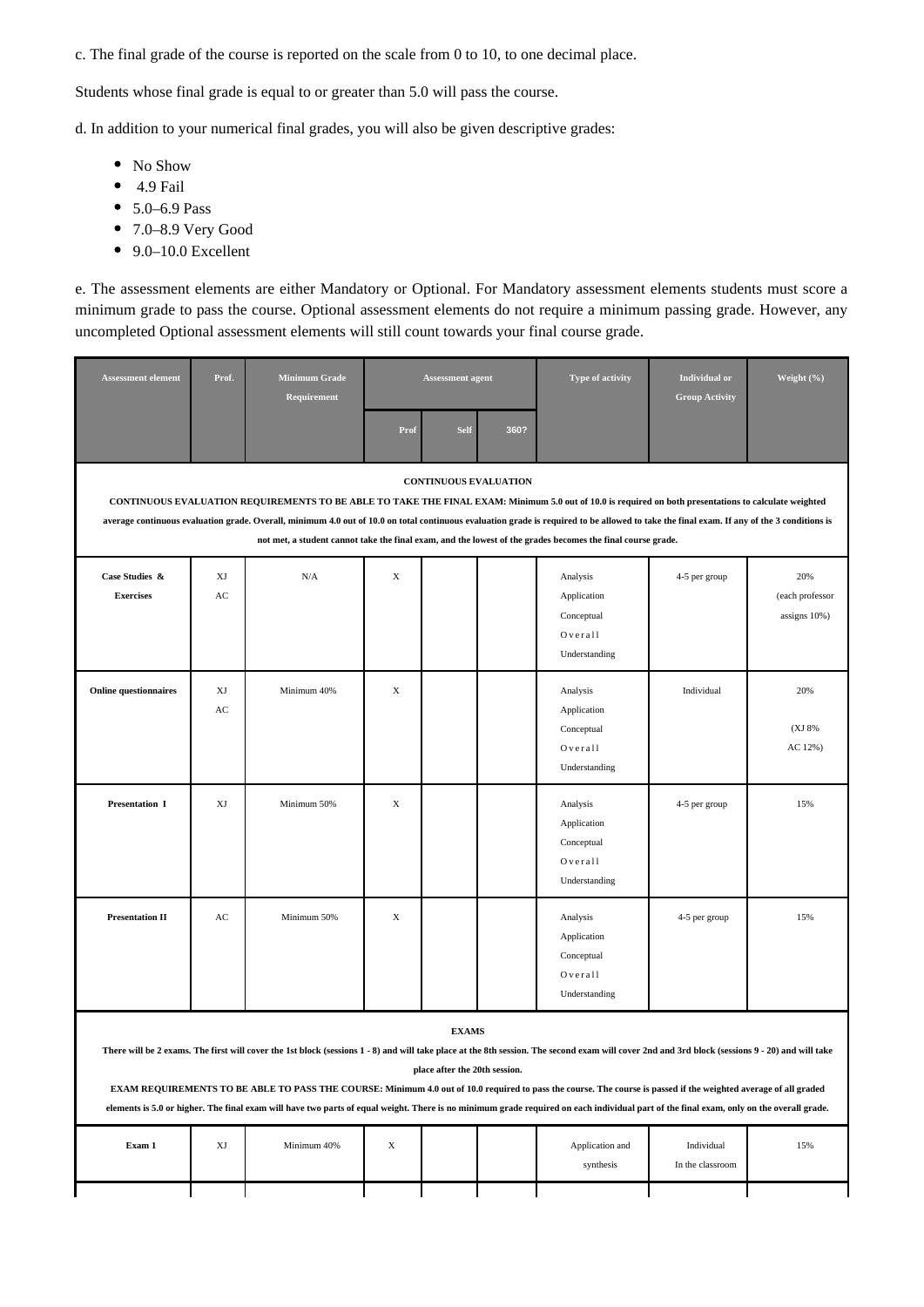| Exam 2                              | AC       | Minimum 40%               | X |  | Application and<br>synthesis                                                      | Individual<br>In the classroom | 25%                 |
|-------------------------------------|----------|---------------------------|---|--|-----------------------------------------------------------------------------------|--------------------------------|---------------------|
|                                     |          |                           |   |  | BONUS EVALUATION (each professor will provide a separate grade – maximum 5% each) |                                |                     |
| <b>Participation bonus</b><br>grade | XJ<br>AC | Maximum 10%<br>Default 0% | X |  | Analysis and<br>application                                                       | Individual<br>In the classroom | ?10%<br>bonus grade |

f. Please DO NOT BOOK tickets for your flight home before the dates for the final exams are announced. Even if you have a ticket and a valid reason, ESCI-UPF will NOT PROVIDE ALTERNATIVE DATES for the final exam.

g. Your continuous evaluation grade (assignments + class preparation + final group project) must be 4.0 or greater AND your final group project grade must be 5.0 or greater before you can be entered for the final exam. If either of these two conditions is not met, you will not be allowed to take the final exam and the lower of the two grades will become your final course grade.

h. In order to pass the course, you must take the final exam. If you do not take the final exam, your final course grade will be "No Show", irrespective of your grades in the other evaluation elements.

i. To obtain a passing course grade, your final exam grade must be equal to or greater than 4.0. If your final exam grade is less than 4.0, the final exam grade becomes your final course grade, irrespective of your other grades.

j. The final exam is cumulative: it covers all the material covered during the term.

k. The class preparation grading element evaluates your preparation for the case and article discussions. Missing classes or coming to classes unprepared may lower your grade for this evaluation element. A missed class, whether justified or unjustified, counts as an unprepared class. Failure to actively participate in group and class activities during the discussions of cases and articles will be considered as an indication that you have not prepared for the class.

l. There will be neither individual make-up work nor extra credit work assigned if you fail any of obligatory grading elements, are unable to attend the final exam or obtain a grade below your expectations.

m. All students in a group receive the same grade for any group work. However, the peer evaluation you perform as part of the final exam will be used to adjust group grades for individuals who have contributed more than their fair share of work (their grades will be higher than the grade given to the rest of the group members) and those who didn't contribute their fair share of work (their grades will be lower than the grade given to the rest of the group members).

n. Participation in this course is evaluated as an extra credit that can add up to 10% to your final grade (the default grade is zero). If you don't say a word during the classes or you have irregular attendance (below 80%), your participation grade will be zero. However, you still may obtain a maximum final course grade. Participation grade is based exclusively on your CONTRIBUTION during class discussions.

My experience with courses evaluated on a continuous basis (like this one) is that it is hard to fail but it is also hard to obtain a very high mark. So, if you are keen to get a good average grade, take this element seriously as it can compensate for losses of grades in other elements.

Furthermore, do not think of this grade as an entitlement or a gift: it has to be EARNED. Finally, do not confuse attendance with participation. A student can have a perfect attendance record and still score zero for participation. Effective class participation is assessed by asking questions such as these:

- 1. Is the participant a good listener?
- 2. Are their points relevant to the discussion? Are they linked to the comments of others?
- 3. Do the comments add to our understanding of the situation?
- 4. Do the comments show evidence of analysis of the case?
- 5. Does the participant distinguish between different kinds of data (i.e. facts, opinions, beliefs, concepts, etc.)?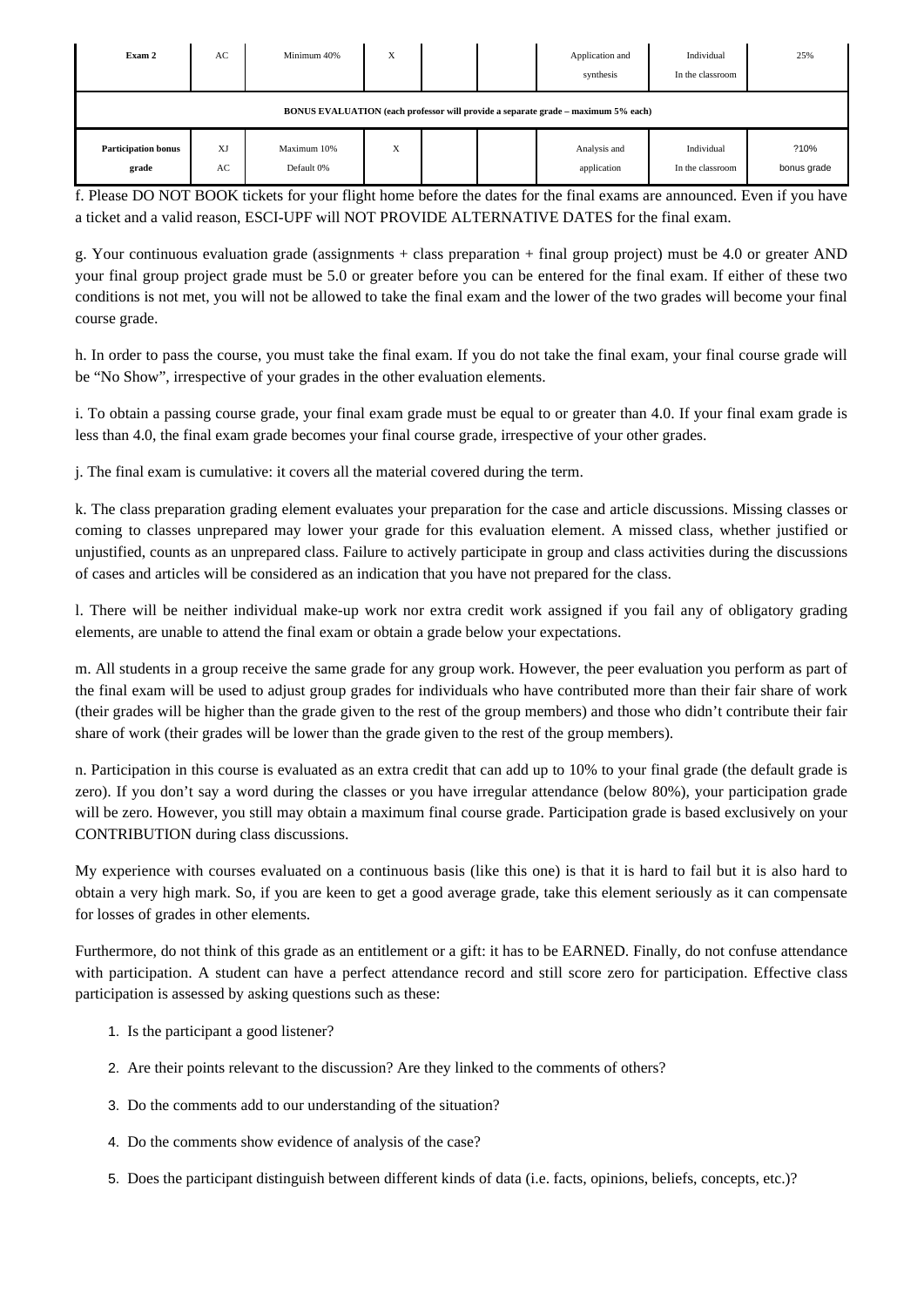- 6. Is there a willingness to share?
- 7. Is there a willingness to test new ideas, or are all comments "safe" (e.g. repetition of case facts without analysis and conclusions or a comment already made by a colleague)?
- 8. Is the participant willing to interact with other class members?
- 9. Do their comments clarify and highlight the important aspects of earlier comments and lead to a clearer statement of the concepts being covered?

The above questions deal with both the process of class participation and (of equal or greater concern) the content of what you say. Remember: both quality and frequency are important, but quantity never can make up for low quality.

#### **Retakes**

Students who obtained a grade below 4.0 in their final exam will be allowed to retake it in January, in accordance with the ESCI-UPF calendar and academic regulations. This make-up exam can only be sat on ESCI-UPF premises: it cannot be done remotely.

You may only retake your final exam during this session. All other grades stay unchanged and cannot be compensated by extra work. To pass the make-up exam, you must obtain a minimum score of 4.0. If you pass the make-up exam, your final course grade will be determined using the regular course assessment rules as outlined above. If your score in the make-up exam is below 4.0, this score will become your final course grade. Any participation bonus grade is set to zero if you have to sit the make-up exam.

**Any students found copying and/or plagiarising work, in whole or in part, will fail the subject. They will receive a final grade of zero and will not be allowed to take the make-up exam. In accordance with the UPF Disciplinary Rules and Regulations for Students, other additional sanctions may apply depending on the seriousness of the offence.**

## **6. Bibliography and teaching resources**

Basic REQUIRED bibliography

- Hill, C.W.L. *International Business: Competing in the Global Marketplace*. 10th ed. New York: McGraw-Hill, 2014.
- Goddard, C.R., P. Cronin, and K.C. Dash. *International Political Economy: State-Market Relations in a Changing Global Order*. 2nd ed. Boulder, CO: Lynne Rienner, 2003.
- Grath, Anders. *The Handbook of International Trade and Finance: The Complete Guide for International Sales, Finance, Shipping and Administration*. 3rd ed. London: Kogan Page, 2013.
- Hisrich, R.D. *International Entrepreneurship: Starting, Developing, and Managing a Global Venture*. London: SAGE, 2012.

Supplementary bibliography

- Ahlstrom, D., and G.D. Bruton*. International Management: Strategy and Culture in the Emerging World*. 1st ed. Mason, OH: South Western Cengage Learning, 2010.
- Armstrong, M. *Armstrong's Handbook of Human Resource Management Practice*. London: Kogan Page, 2009.
- Bartlett, C., and S. Ghoshal. *Managing Across Borders: The Transnational Solution*. Brighton, MA: Harvard Business School Press, 1998.
- British Chambers of Commerce. *International Trade Manual: Importing Exporting Forwarding*. Oxford: Routledge, 2011.
- Brown, Robert, and Alan Gutterman. *International Business Plans*. Petaluma, CA: World Trade Press, 2003.
- Cavusgil, S.T., and P.N. Ghauri. *Doing Business in Emerging Markets: Entry and Negotiation Strategies*. London: SAGE, 2002.
- Cavusgil, S.T., P.N. Ghauri, and A. Akcal. *Doing Business in Emerging Markets*. 2nd ed. London: SAGE, 2012.
- Chow, D.C.K., and T.J. Schoenbaum. *International Business Transactions: Problems, Cases, and Materials*. New York: Aspen Publishers, 2010.
- Cook, Thomas. *Managing Growth and Expansion into Global Markets: Logistics, Transportation, and*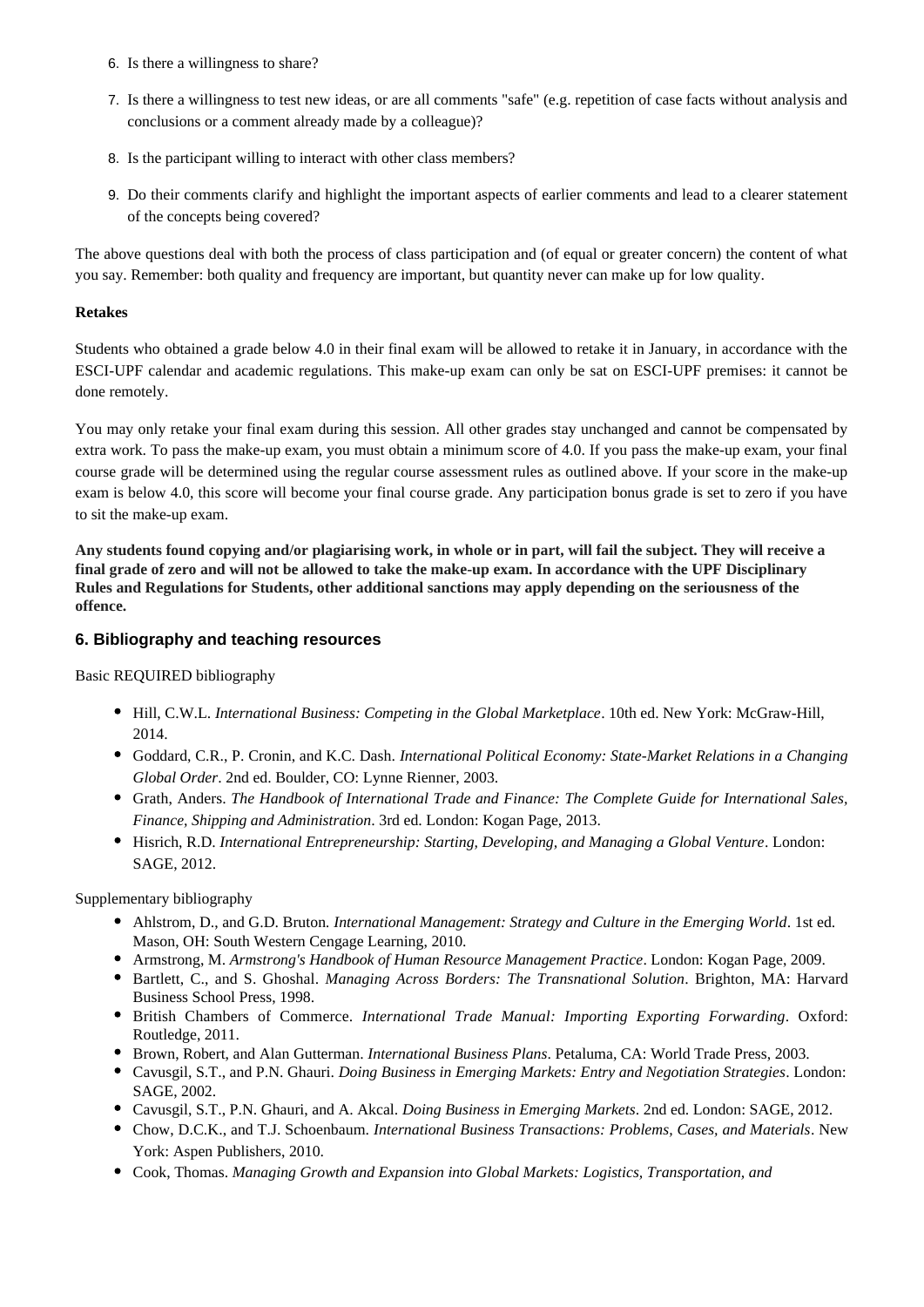*Distribution*. Global Warrior Series. Boca Raton, FL: CRC Press, 2015.

- Cook, Thomas, Rennie Alston, and Kelly Raia. *Mastering Import & Export Management*. New York: AMACOM, 2012.
- Dawson, John, and Masao Mukoyama. *Global Strategies in Retailing: Asian and European Experiences*. Routledge Studies in International Business and the World Economy. Oxford: Routledge, 2013.
- Dunning, J. *Multinational Enterprises and the Global Economy*. 2nd ed. Reading, MA: Addison-Wesley, 2008.
- Feenstra, R.C. *Advanced International Trade: Theory and Evidence*. Princeton, NJ: Princeton University Press, 2004.
- Foley, J.F. *The Global Entrepreneur*. 3rd ed. United States: Jamric Press International, 2013.
- Forum for International Trade Training. *International Marketing Manual*. Ottawa: FITT, 2005.
- Forum for International Trade Training. *International Market Entry and Distribution Manual*. Ottawa: FITT, 2005.
- García-Merino, Teresa, and Valle Santos-Álvarez. *Managerial Cognition & Strategic Management: Rethinking Internationalization Strategies*. New York: Nova Science Publishers, 2011.
- Ghemawat, P. *Redefining Global Strategy: Crossing Border in a World Where Differences Still Matter*. Boston, MA: Harvard Business School Publishing, 2007.
- Ghemawat, P. *Strategy and the Business Landscape*. Harlow: Pearson, 2009.
- Ghemawat, P. *World 3.0: Global Prosperity and How to Achieve It*. Boston, MA: Harvard Business School Publishing, 2011.
- Gomes, Emanuel, Yaakov Weber, Chris Brown, and Shlomo Yedidia Tarba. *Mergers, Acquisitions and Strategic Alliances: Understanding the Process*. New York: Palgrave Macmillan, 2011.
- Grünig, Rudolf, and Dirk Morschett. *Developing International Strategies: Going and Being International for Medium-Sized Companies*. Berlin: Springer, 2013.
- Harvard Business Review, *Doing Business in China*. Watertown, MA: Harvard Business Review Press, 2004.
- Hisrich, Robert, Michael Peters, and Dean Shepherd, *Entrepreneurship*. New York: McGraw-Hill Irwin, 2012.
- Hollensen, Svend. *Global Marketing: A Decision-Oriented Approach*. 5th ed. Harlow: Prentice Hall, 2010.
- International Chamber of Commerce. *Incoterms*® 2010.
- Johnson, T.E., and D.L. Bade*. Export/Import Procedures and Documentation*. New York: AMACOM, 2010.
- Jones, G. *Multinationals and Global Capitalism*. Oxford: Oxford University Press, 2005.
- Lehmann, D., and R. Winer. *Analysis for Marketing Planning*. 7th ed. New York: McGraw-Hill, 2007.
- Mankiw, N.G., and M.P. Taylor, *Economics*. London: Thomson, 2006.
- Murphy, Bill Jr. *The Intelligent Entrepreneur*. New York: St. Martin's Griffin, 2010.
- Nevin, Mike. *The Strategic Alliance Handbook*. United Kingdom: Gower, 2014.
- Nuevo, Pedro. *Entrepreneuring towards 2010. An Updated Global Perspective of the Art of Creating Companies and Their Affairs*. Barcelona: Deusto, 2005.
- Peng, M.W. *Global Business*. 2nd ed. Mason, OH: South Western Cengage Learning, 2011.
- Porter, M.E. *Competitive Strategy: Techniques for Analyzing Industries and Competitors*. New York: The Free Press, 2004.
- Robbins, S.P. and T.A. Judge. *Organizational Behavior*. 15th ed. Harlow: Prentice Hall, 2012.
- Tapping, D., and T. Shuker. *Value Stream Management for the Lean Office*. Boca Raton, FL: Productivity Press, 2003.
- Thomas, D.C., and K. Inkson. *Cultural Intelligence: People Skills for Global Business*. San Francisco: Berrett Koehler, 2004.
- Verbeke, A. *International Business Strategy*. Cambridge: Cambridge University Press, 2009.

## **Teaching resources**

Posted on the course intranet site:

- Supplementary teaching cases
- PowerPoint slides (short version)
- Supplementary articles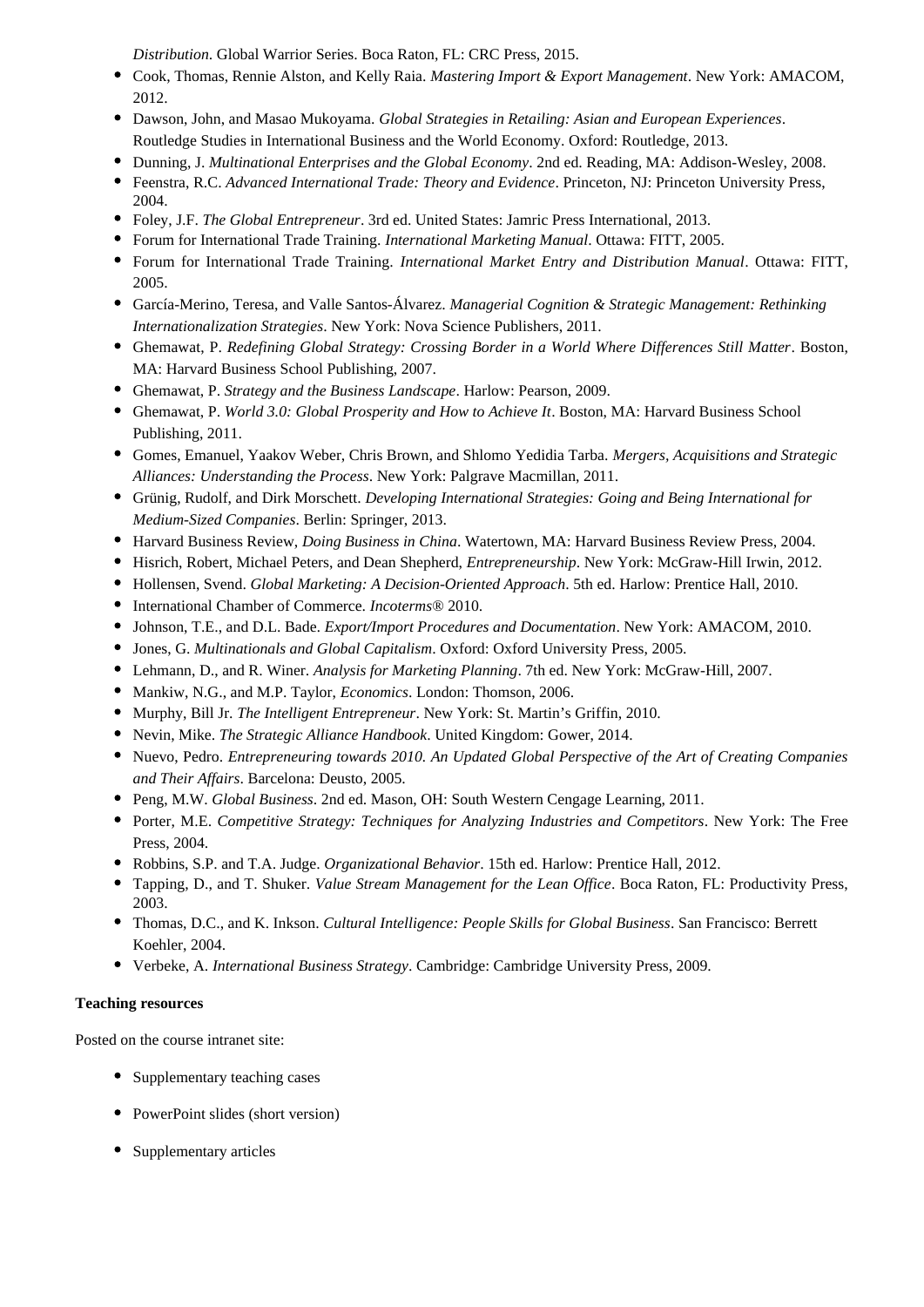Other:

• Supplementary video cases (web link provided when possible)

Students are required to read all the assigned cases and articles. The main required texts for this course are the following:

- Hill, C.W.L. *International Business: Competing in the Global Marketplace*. 10th ed. New York: McGraw-Hill, 2014.
- Goddard, C.R., P. Cronin, and K.C. Dash. *International Political Economy: State-Market Relations in a Changing Global Order*. 2nd ed. Boulder, CO: Lynne Rienner, 2003.
- Grath, Anders. *The Handbook of International Trade and Finance: The Complete Guide for International Sales, Finance, Shipping and Administration*. 3rd ed. London: Kogan Page, 2013.

In addition, the supplementary reading list features some of the books you might want to refer to during the course (or afterwards) for further reading on the topics covered in class.

# **7. Methodology**

In this class, we will take an active learning approach. This approach requires students to prepare for EVERY lesson. In other words, you should do the assigned readings and case studies (on average 4 or more readings per week), think about the issues discussed in the assigned readings, and be prepared to contribute to the class discussion. As instructor, my primary role is to facilitate the learning process. While you will have formal lectures, the main learning will be achieved through case and article preparations, class discussions and work on assignments.

The course is composed of a mixture of theory classes, case and article analyses and discussions, class assignment (on cross-cultural business communication) and a group project work. Given that the class is taught in English, all class material will be available in English only. Students will be provided with the cases, readings, exercises and lectures before the class via the intranet Moodle site (AULA ESCI-UPF).

| Face-to-face                                                                                                    | <b>Directed</b>                                                                                                                                 | Independent                                                                                      |
|-----------------------------------------------------------------------------------------------------------------|-------------------------------------------------------------------------------------------------------------------------------------------------|--------------------------------------------------------------------------------------------------|
| (in the classroom)                                                                                              | (outside the classroom)                                                                                                                         | (outside the classroom)                                                                          |
|                                                                                                                 | <b>Professor</b>                                                                                                                                |                                                                                                  |
| $\bullet$<br>Lectures<br>Tutorials and seminars<br>Discussion of cases and<br>articles<br>Simulation (in class) | Prepare classes<br>Prepare tutorials and<br>seminars<br>Prepare cases and articles                                                              | Follow current business press<br>for latest developments related<br>to the class                 |
|                                                                                                                 | <b>Student</b>                                                                                                                                  |                                                                                                  |
| Participation in discussions<br>Case presentations<br>Exams                                                     | Prepare case studies<br>presentations (group)<br>Prepare case study<br>questions (group)<br>Prepare cases and articles<br>Online questionnaires | Class preparation and readings<br>Projects preparation<br>Independent study<br>Exams preparation |

#### **Theory classes**

The objective of theory classes is to understand the main issues related to International Management and consider all relevant elements in developing and implementing effective international strategies and organisational policies. For each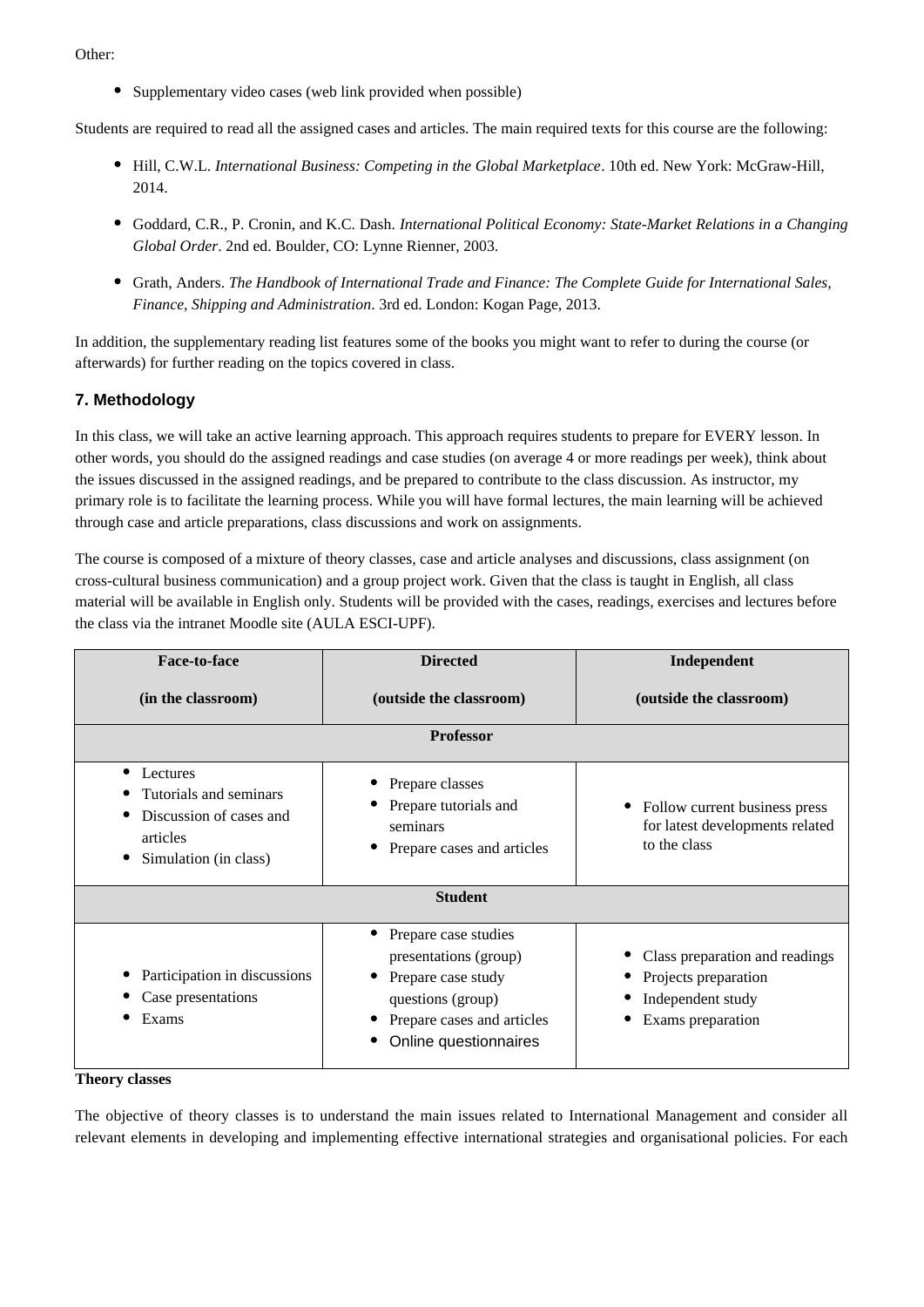topic, we will provide a set of PowerPoint slides (short version). These slides will be posted on AULA ESCI-UPF after the class. While we will not discuss every single slide or spend equal time on each slide, you are expected to be familiar with ALL the material covered in the slides.

#### **Case studies**

The objective of case presentations, discussions and analyses is to develop the necessary abilities to apply previously acquired concepts to a specific situation. The case studies put you in the shoes of a decision maker: you have to perform the appropriate analysis and then make a recommendation. Beyond the International Management–related content, you benefit by improving your problem-solving ability, your ability to think on your feet and your powers of persuasion to move others towards your point of view.

A case-study course involves continuous student-to-student and student-to-instructor discussion. Much of the learning occurs during the class, as students work through what they prepared in advance, ask questions about it, and improve on it.

To get the most out of the class you must prepare conscientiously and participate actively in class discussions. Failure to participate robs others of your perspective and increases the chances that the discussion will not be relevant to your interests and abilities. So please participate actively.

So what is conscientious case preparation? Read the case through thoroughly; identify the main issues to be addressed in the case; attempt to analyse these issues using your common sense and any appropriate tools or techniques; and note any action recommendations implied by your analysis. Alternatively, if you find yourself hitting a roadblock, try to articulate what your problem is. Identifying roadblocks is as often valuable as a complete analysis.

For each case assigned, we will provide the questions to be answered and the points to be addressed in the group PowerPoint presentation. The questions play several roles, which vary depending on the case in question.

Usually the questions are simply to help you get started on your analysis. You should not feel constrained by them, nor should you assume that answering all of the preparation questions necessarily constitutes a complete analysis. My general advice is always to read the preparation questions, but do not feel overly constrained by them.

On Moodle you will find the guidelines for the case studies group presentations for each specific session plus the questions to be answered by all groups.

In class we tend to switch between asking for volunteers and calling on individuals. If you are not prepared, please notify me before the class, and we can both avoid some embarrassment. If you have spent time preparing the case, but still feel unsure of your opinions, count yourself prepared. If you have made the effort, you should never feel embarrassed by the result.

#### **News, articles and professional papers**

The objective of article discussions is to develop the ability to analyse current issues in International Management as well as to keep abreast of recent socioeconomic developments and link them to the class material. The course outline at the end of this document lists the required articles, but additional articles from various relevant sources (e.g. *The Economist, New York Times* and the *Financial Times*) will be posted on AULA ESCI-UPF and will serve to initiate discussions, either in the classroom or on the intranet site.

#### **Final group project work**

During the course you will have to give a group presentation on a topic related to the content of the course. Working on these assignments should:

- Allow you to practise the concepts covered in class to help you learn and understand them better, mainly by appreciating what their practical application means for real business life.
- Motivate you to learn more about specific industries and sectors.
- Sharpen your analytical skills.
- Apply the theory in practical business life situations.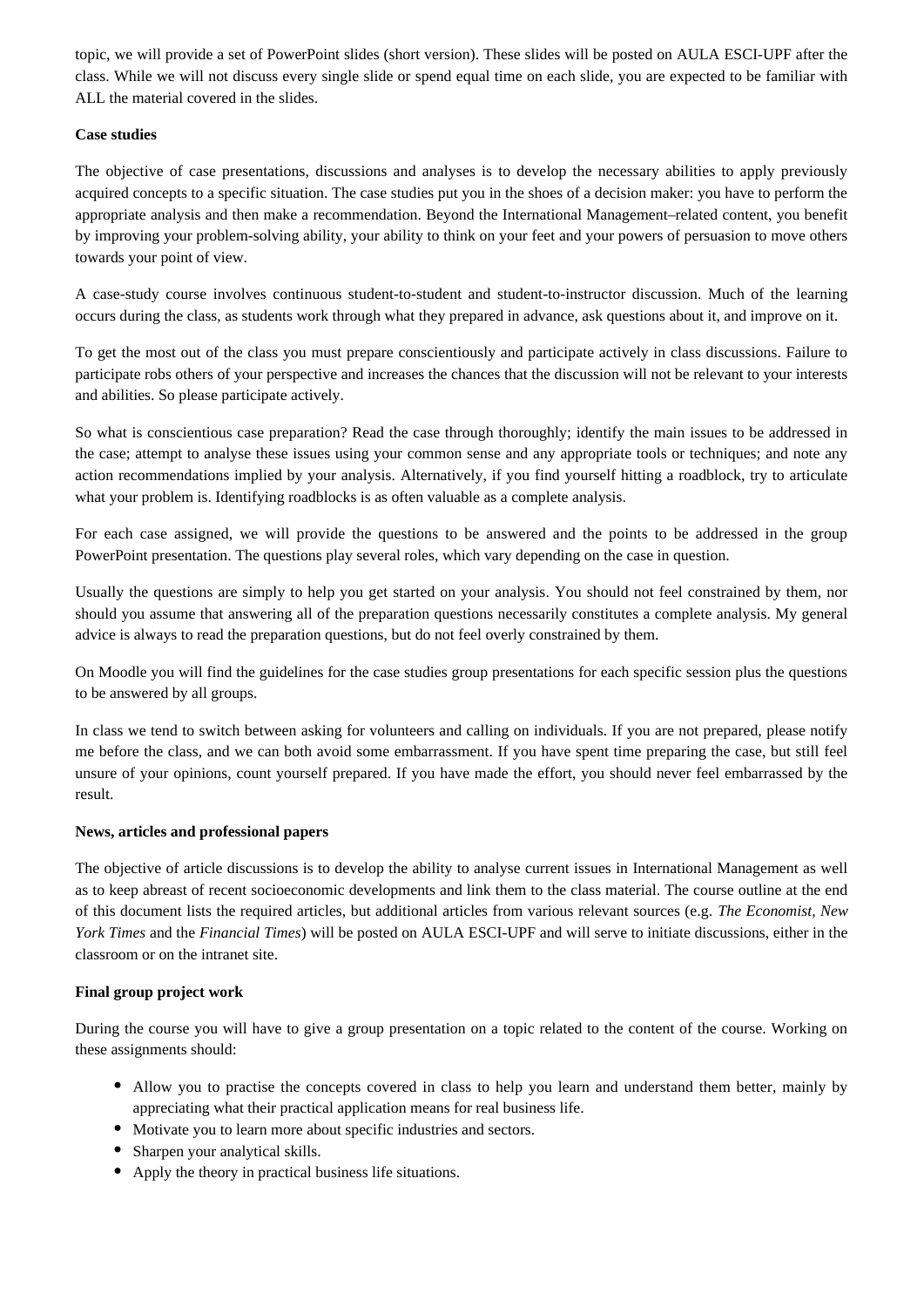- Help you become better in dealing with ambiguity.
- Encourage you to learn how to make recommendations and how to justify your opinions.
- Improve your teamwork skills.
- Give you an opportunity to improve your written and spoken English.
- Present you with an opportunity for public speaking in front of a relatively friendly audience.

| <b>Activity</b>          | <b>Hours</b>   | <b>Credits</b> |
|--------------------------|----------------|----------------|
| <b>Directed</b>          |                |                |
| Theory classes           | 15             | 0.6            |
| Cases                    | 15             | 0.6            |
| News articles and papers | 17             | 0.68           |
| <b>Supervised</b>        |                |                |
| Assignment - supervision | 5              | 0.18           |
| <b>Autonomous</b>        |                |                |
| Assignment and study     | 71             | 2.86           |
| Final exam               | $\overline{2}$ | 0.08           |

# **8. Scheduled activities**

## **Clarifying Expectations**

#### OUR EXPECTATIONS

**Class Preparation.** We expect you to come to classes prepared. This includes reading the assigned cases, articles and books. Your preparation will count towards a significant part of your participation mark. While participation during the classes is predominantly voluntary, we also practise "cold calling". This means that anyone may be asked to answer any question. Fear of public speaking will not be accepted as an excuse.

Punctuality and Deadlines. We expect you to be on time for classes. We understand that, due to unforeseen circumstances, you may be occasionally late. If possible, please let me know in advance if you are going to be late. Being habitually late is a good way of losing goodwill (e.g. not performing well on class participation). Deadlines will always be strictly enforced and no exceptions of any kind will be made without prior approval.

**Attendance.** We expect you to attend classes regularly. We understand that, due to unforeseen circumstances, you may be occasionally absent. If possible, please let me know in advance if you are going to be absent. Being habitually absent and/or being absent without a valid reason is a good way of losing goodwill (e.g. not performing well on class participation). Being absent does not excuse you from any deadline. It is your responsibility to ensure that we receive the required material in the specified format by the given deadline, even if you are not present. If your attendance falls below 80% (more than 4 absences or 8 hours), your participation extra credit will be set to zero.

**Class Discipline.** It is of the utmost importance that you respect your classmates and the lecturer by allowing them to work and study in a professional environment. You are expected to exhibit the highest levels of professionalism and courtesy in and out of class. Minimum behavioural expectations include the following:

- Turn off mobile phones while in class.
- Arrive punctually (if you arrive late or have to leave early, please find a seat close to the door in a non-disruptive manner).
- Keep private conversations to a minimum.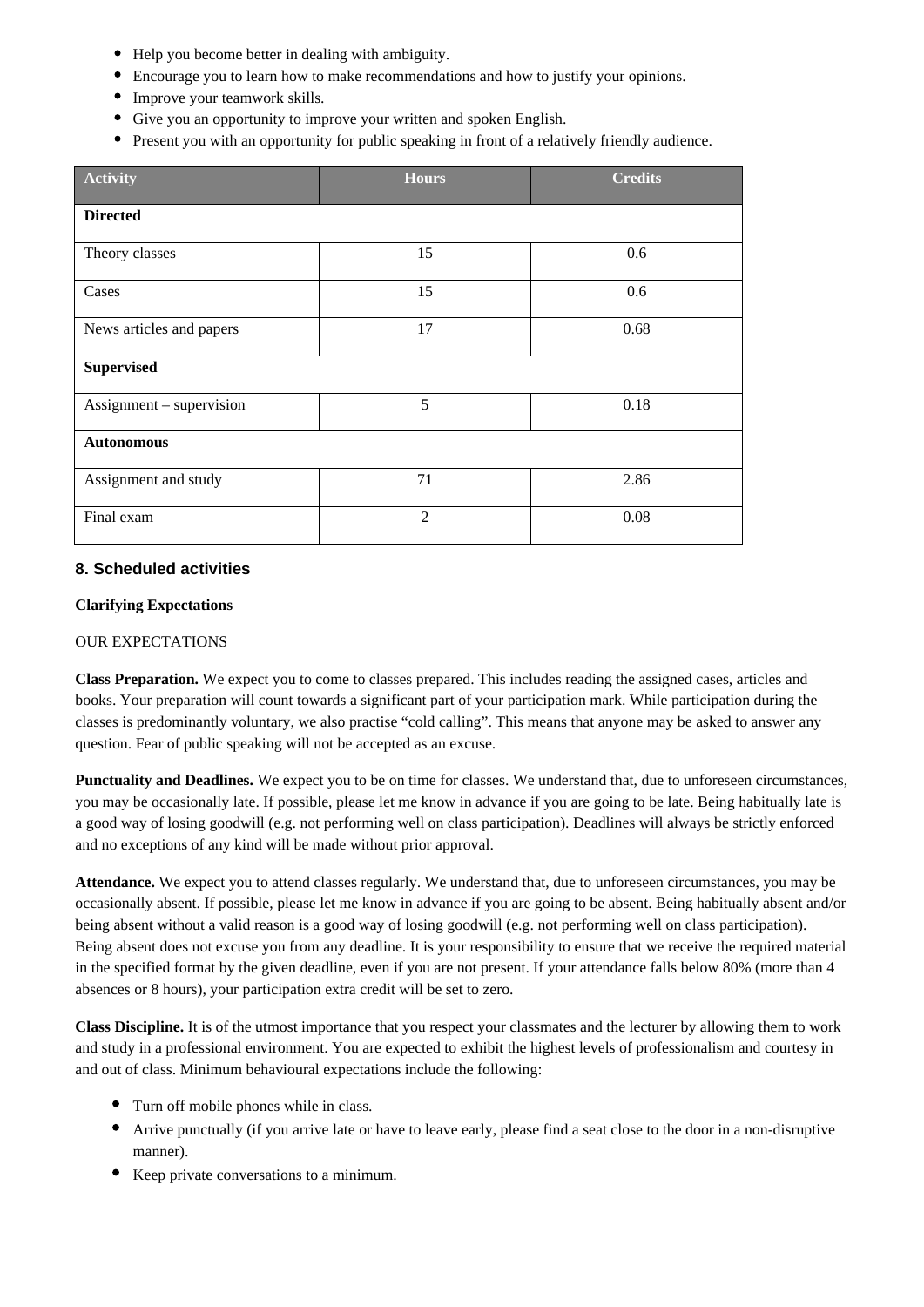According to ESCI-UPF rules, lecturers may ask student(s) to leave the classroom. If you are asked to leave the classroom, your attendance sheet will be marked as "Expelled" (counts as two unjustified absences) and you will be asked to meet with the programme coordinator.

**Intranet (AULA ESCI-UPF).** It is students' responsibility to ensure timely access to AULA ESCI-UPF ( https://aula.esci.upf.edu/login/index.php?lang=en). You are expected to obtain AULA ESCI-UPF access as soon as possible, and it is your responsibility to do so. All class material will be posted on AULA ESCI-UPF and no material will be printed. The fact that you have not obtained access to AULA ESCI-UPF will not be accepted as an excuse for not doing the required coursework.

**Internet-Enabled Devices:** Students must bring some type of internet-enabled device (e.g. laptop, tablet or smartphone) to the class WHEN INSTRUCTED. Class materials will be available exclusively online. For the remainder of the class, use of any of these devices is allowed ONLY for class-related activities (e.g. taking notes). If you are found using these devices for any other purpose, especially for activities that distract your classmates, you may be asked to leave the classroom.

**Academic Integrity.** ESCI-UPF expects the highest levels of responsibility and academic honesty from its students. Given that the value of an academic degree depends upon the absolute integrity of the work done by the student for that degree, it is imperative that students demonstrate high standards of individual honour in their academic work. As a general rule, academic dishonesty involves any of the following acts: cheating, plagiarism, collusion and/or falsifying academic records. Students suspected of academic dishonesty will face disciplinary proceedings. Plagiarism, be it from the internet, papers for other classes or any other source, is unacceptable: you must always cite your sources.

## **YOUR EXPECTATIONS**

**Responsiveness and Feedback.** You should expect that any questions and concerns you raise with me will be answered, addressed and responded to. Besides formal feedback mechanisms, feel free to jot me an email with any questions or feedback. I will try my best to respond as speedily as I possibly can. If you need to talk to me, you can send me an e-mail requesting to meet either before or after the class and I will schedule time to talk to you. Although I am usually available before and after the class for impromptu questions and consultations, unless you previously request to meet, you need to be prepared for the possibility that I may ask you to postpone the conversation for another day due to my previously scheduled obligations.

**Punctuality.** You should expect me to start and finish classes on time. If we need extra time to cover materials, or need to organise an extra session, we will only do so if the majority of the class agrees.

**Preparation and Rigour.** You should expect the most up-to-date and rigorous materials to be covered in class.

**Guidelines and Expectations.** For all assignments, exams and other course materials, we will state my expectations as clearly as possible. If either of us finds that the other party has been violating expectations, it is our duty to inform the other party as promptly and in as fair a manner as possible.

## **Class Timetable**

\*\*\* The initials at the bottom of the second column cells indicate the lecturer who will deliver specific topic.

| Week 1 | <b>Session 1</b> | Presentation I: Introduction to the course. Setting out rules and expectations.   |
|--------|------------------|-----------------------------------------------------------------------------------|
|        |                  |                                                                                   |
|        |                  | Lecture I: Globalization and its impact in the international business environment |
|        | <b>Spt. 28</b>   | Concept of Globalization                                                          |
|        | <b>Monday</b>    | Background                                                                        |
|        |                  | International Trade<br>٠                                                          |
|        |                  | International markets integration<br>$\bullet$                                    |
|        |                  | Impacts of Globalization<br>٠                                                     |
|        |                  |                                                                                   |
|        |                  | To read before class:                                                             |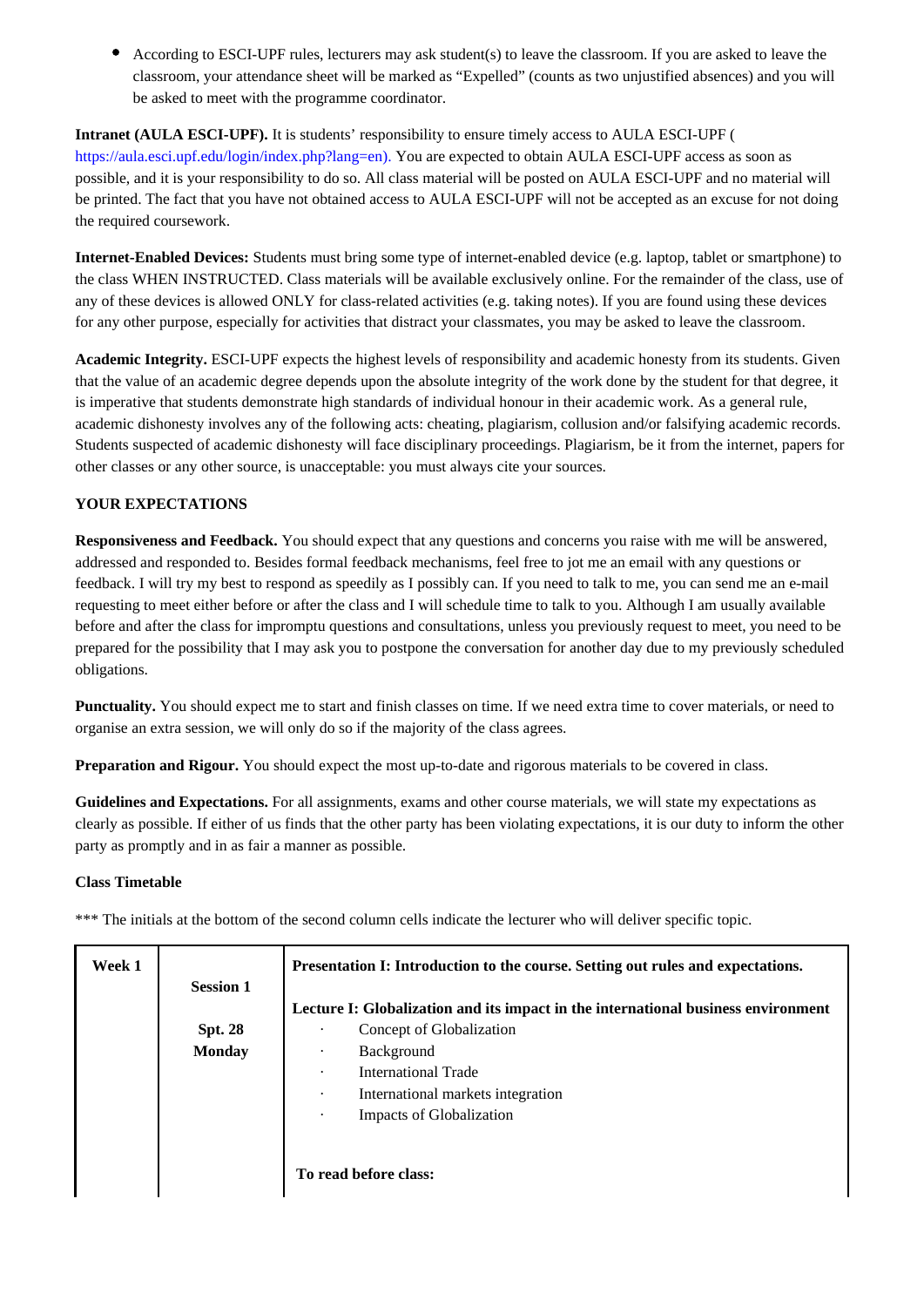|        |                                                | Robert C. Feenstra (1998), Integration of Trade and Disintegration of<br>Production in the Global Economy                                                                                              |
|--------|------------------------------------------------|--------------------------------------------------------------------------------------------------------------------------------------------------------------------------------------------------------|
|        | XJ                                             | <b>Relevant book chapters:</b><br>Globalization: Hill, pp. 3-35.                                                                                                                                       |
|        | <b>Session 2</b>                               | Lecture II: International Business Environment. International Trade and Foreign<br><b>Direct Investment</b><br>FDI theories                                                                            |
|        | <b>Spt. 30</b><br>Wednesday                    | Developed countries investing in emerging markets<br>New economies: BRICs                                                                                                                              |
|        |                                                | In class:<br>The cases of Brazil, Russia, India and China (BRICs)<br><b>Relevant book chapters:</b>                                                                                                    |
|        | XJ                                             | ?<br>International Trade: Hill, pp. 160-194.<br>$\tilde{?}$<br>Foreign Direct Investment: Hill, pp. 224-253.<br>After class:                                                                           |
|        |                                                | Online questionnaire.                                                                                                                                                                                  |
| Week 2 | <b>Session 3</b>                               | Lecture III: The role of international multilateral institutions and trade<br>agreements.                                                                                                              |
|        | Oct. 5 Monday                                  | Regional Economic Integrations and International Multilateral Institutions                                                                                                                             |
|        |                                                | To read before class:<br>Paul Krugman (2011), Can Europe be saved?<br>$\ddot{\phantom{0}}$                                                                                                             |
|        | XJ                                             | In class:<br>The cases of UN, WTO, IMF, World Bank, etc.<br>The cases of EU, NAFTA, Mercosur, etc.<br>$\ddot{\phantom{0}}$                                                                             |
|        |                                                | <b>Relevant book chapters:</b><br>International Institutions & Regional Economic Integration: Hill, pp. 194-253;<br>254-285.                                                                           |
|        | <b>Session 4</b><br><b>Oct. 7</b><br>Wednesday | Lecture IV: Internationalization theories.<br>The Uppsala Internationalization Model<br>$\cdot$<br>The Transaction Cost Analysis (TCA) Model<br>$\bullet$<br>Internationalization of SMEs<br>$\bullet$ |
|        |                                                | Internationalization of services<br>Internationalization motives                                                                                                                                       |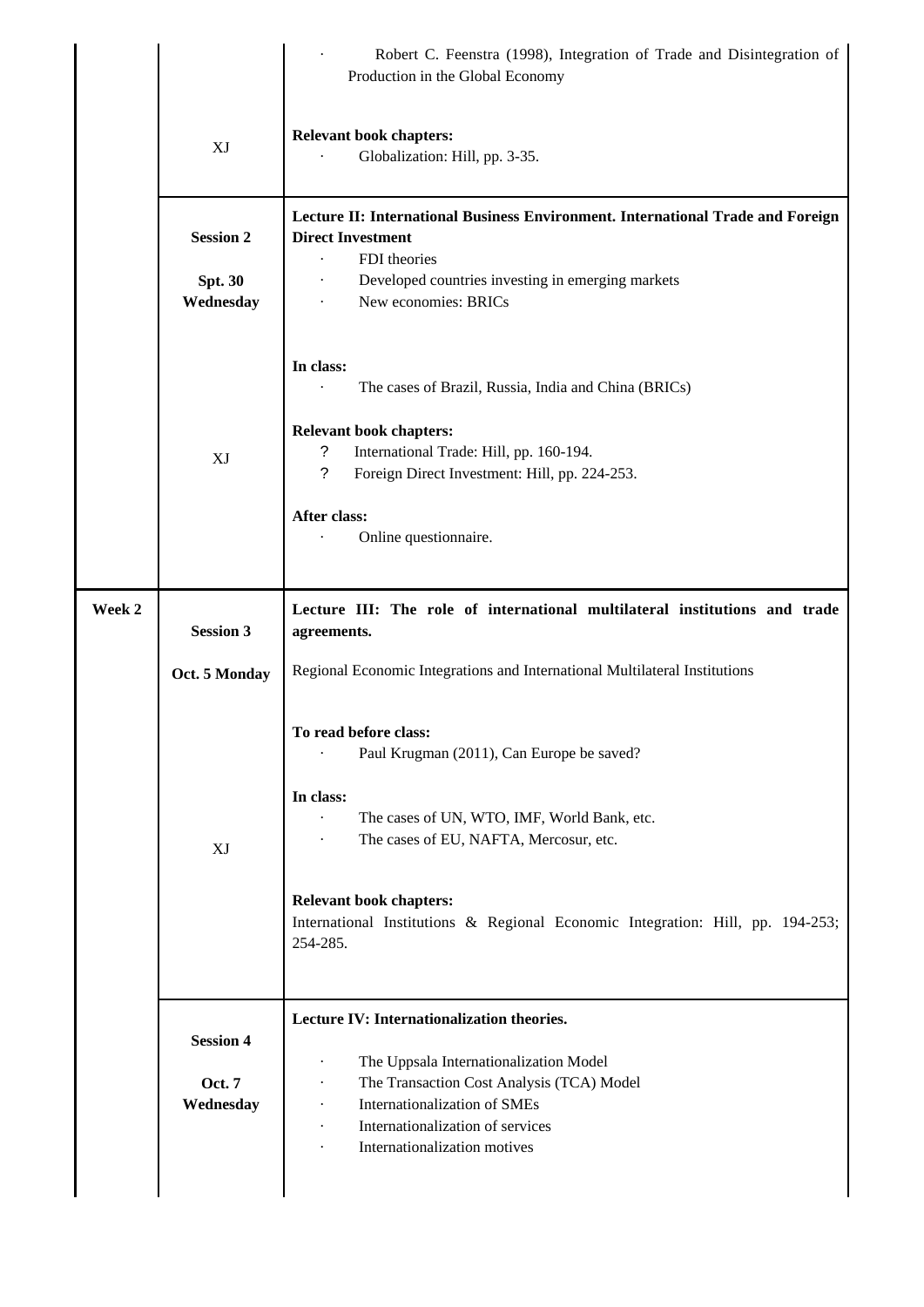|        |                   | <b>Managing Cultural diversity I:</b>                                                                                                                                                                                                                                                                                                                                                                     |
|--------|-------------------|-----------------------------------------------------------------------------------------------------------------------------------------------------------------------------------------------------------------------------------------------------------------------------------------------------------------------------------------------------------------------------------------------------------|
|        | XJ                | CAGE model<br>Guidelines for group presentations<br>In class:<br>Example of Case presentation.<br><b>Relevant Book Chapters:</b><br>International Trade: Hill, pp. 160-194.<br>$\cdot$<br>Trade risks and assessments: Grath, pp. 9-26.<br>After class:<br>Online questionnaire.                                                                                                                          |
| Week 3 |                   | Lecture V: Trading strategies and methods.                                                                                                                                                                                                                                                                                                                                                                |
|        | <b>Session 5</b>  |                                                                                                                                                                                                                                                                                                                                                                                                           |
|        | <b>Oct.14</b>     | <b>Export and Import Process</b><br><b>International Regulatory Framework</b>                                                                                                                                                                                                                                                                                                                             |
|        | Wednesday         |                                                                                                                                                                                                                                                                                                                                                                                                           |
|        |                   | <b>International Management Structures</b>                                                                                                                                                                                                                                                                                                                                                                |
|        |                   | <b>Management Styles</b>                                                                                                                                                                                                                                                                                                                                                                                  |
|        |                   | Functional - Divisional - Matrix Organisations Styles                                                                                                                                                                                                                                                                                                                                                     |
|        | XJ                | In class:<br>Group presentation.<br>Note: All students will have to answer questions related to each presentation<br>(check the appropriate doc. with instructions).<br><b>Relevant book Chapters:</b><br>Trade risks and assessments: Grath, pp. 9-26.<br><b>Additional bibliography:</b><br>Robert C. Feenstra. Advanced International Trade: Theory and Evidence.<br>Princeton University Press, 2004. |
|        | <b>Session 6</b>  | Lecture VI: Differences in National and Organizational Cultures II                                                                                                                                                                                                                                                                                                                                        |
|        |                   | · Cross Cultural Business Communications                                                                                                                                                                                                                                                                                                                                                                  |
|        | Oct. 16<br>Friday | · The case of BRICs<br>· Business environment                                                                                                                                                                                                                                                                                                                                                             |
|        |                   |                                                                                                                                                                                                                                                                                                                                                                                                           |
|        |                   | In class:                                                                                                                                                                                                                                                                                                                                                                                                 |
|        |                   | · Practical examples from different business environments                                                                                                                                                                                                                                                                                                                                                 |
|        |                   | · Group presentation.<br>Note: All students will have to answer questions related to each presentation<br>(check the appropriate doc. with instructions).                                                                                                                                                                                                                                                 |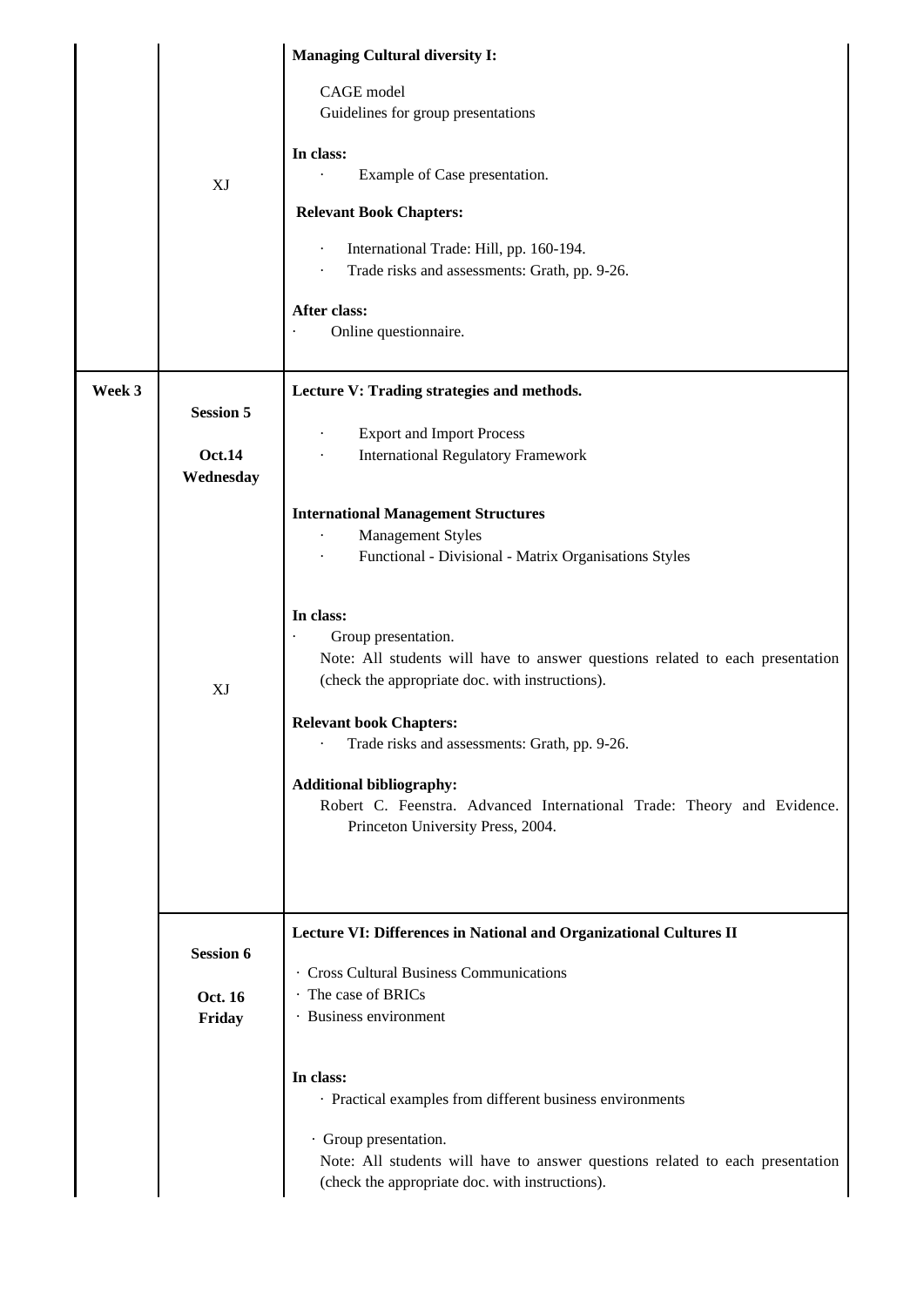|        | XJ                                                 |                                                                                                                                                                                                                                                                                                                                                                                                                                                                                            |
|--------|----------------------------------------------------|--------------------------------------------------------------------------------------------------------------------------------------------------------------------------------------------------------------------------------------------------------------------------------------------------------------------------------------------------------------------------------------------------------------------------------------------------------------------------------------------|
|        |                                                    | <b>Relevant book chapters:</b><br>Differences in Culture: Hill, pp. 90-127.<br>After class:<br>Online questionnaire.                                                                                                                                                                                                                                                                                                                                                                       |
| Week 4 | <b>Session 7</b><br>Oct. 19<br><b>Monday</b><br>XJ | Lecture VII: Differences in National and Organizational Cultures III<br>· Business Cultural Barriers:<br>Geographical - Religion - Politics<br>· Business Etiquette and negotiation techniques<br>In class:<br>· Group presentation.<br>Note: All students will have to answer questions related to each presentation<br>(check the appropriate doc. with instructions).<br><b>Relevant Book Chapters:</b><br>Culture: Hill, pp. 90-127.<br>Ethics, CSR and Sustainability: Hill, 128-159. |
|        | <b>Session 8</b><br>Oct. 21<br>Wednesday<br>XJ     | <b>Lecture VIII: Student Presentations - Exam.</b><br>In class:<br>· Group presentation.<br>Note: All students will have to answer questions related to each presentation<br>(check the appropriate doc. with instructions).<br>Exam to evaluate the knowledge from sessions 1 to 8 (Syllabus content for Block<br>1)<br>After class:<br>Online questionnaire.                                                                                                                             |
|        |                                                    |                                                                                                                                                                                                                                                                                                                                                                                                                                                                                            |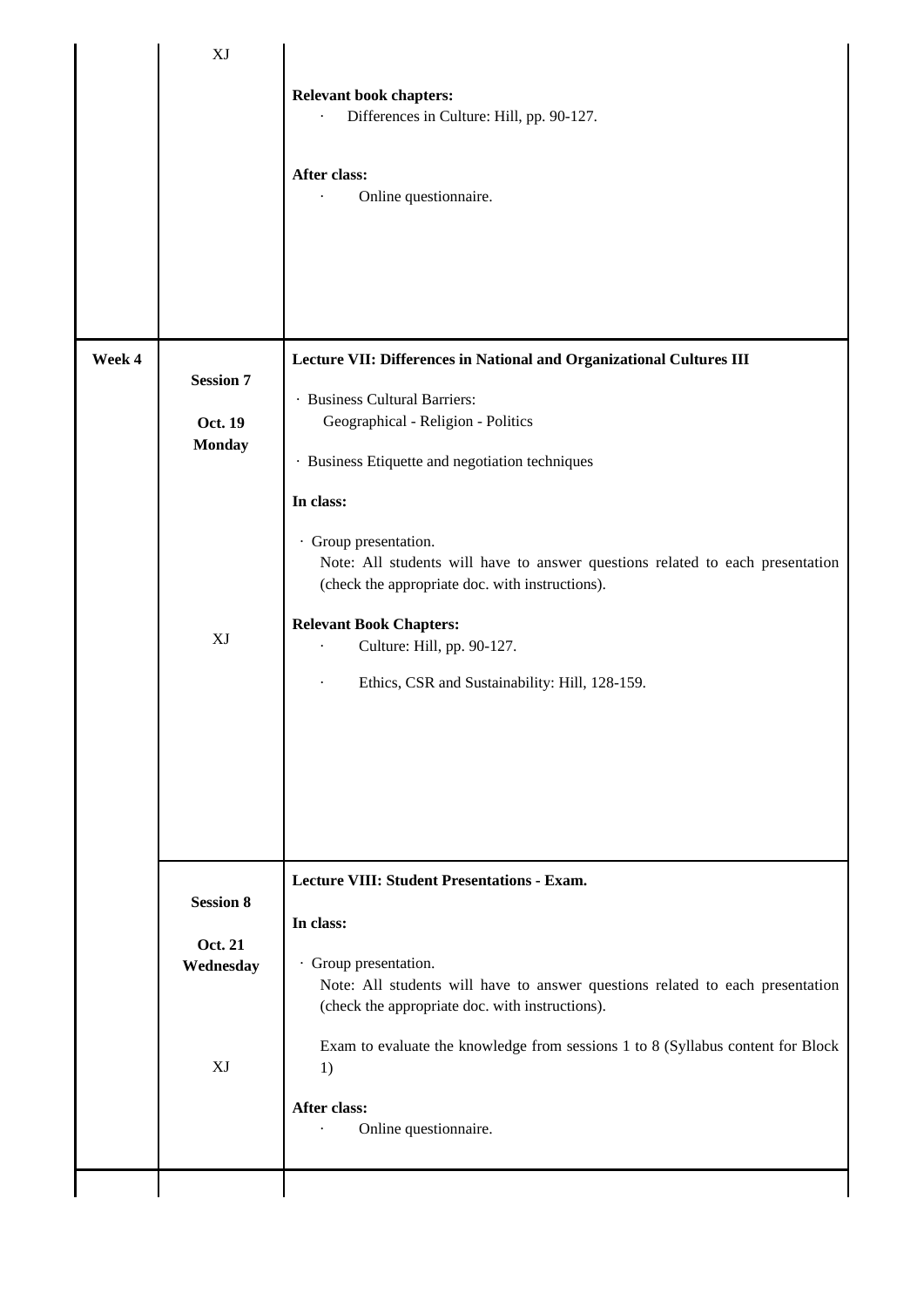| Week 5 | <b>Session 9</b>            | Lecture IX: Presentation : Introduction to the course part II. Setting out rules and<br>expectations.                                                                                                                                      |
|--------|-----------------------------|--------------------------------------------------------------------------------------------------------------------------------------------------------------------------------------------------------------------------------------------|
|        | Oct. 26<br><b>Monday</b>    | <b>Understanding Global Strategy</b><br>i. Fundamentals of International Strategic Management<br>ii. Strategies, Main Strategic Choices, Value Chain, Tools: PEST, SWOT,<br>Porter 5 Forces, CAGE                                          |
|        | AC                          | To do before class:<br>Read the related articles uploaded to Moodle<br>Levitt - The Globalization of Markets<br>Porter - The Competitive Advantage of Nations.                                                                             |
|        |                             | In class:<br>Practical examples from different business environments                                                                                                                                                                       |
|        |                             | <b>Relevant books:</b><br>Hill, C.W.L. International Business: Competing in the Global Marketplace.<br>10th ed. New York: McGraw-Hill, 2014.                                                                                               |
|        | <b>Session 10</b>           | <b>Lecture X: The International Market Selection Process:</b>                                                                                                                                                                              |
|        | <b>Oct. 28</b><br>Wednesday | <b>International market selection: SMEs versus LSEs</b><br>Building a model for international market selection<br><b>Market expansion strategies</b><br>The global product/market portfolio                                                |
|        |                             | To do before class:<br>Read the related articles uploaded to Moodle<br>Prepare the following case study:                                                                                                                                   |
|        | AC                          | Philips Lighting: Screening markets in the Middle East<br>Note: case study group presentation. Plus, all groups must answer and deliver the<br>questions related to the case study (check the appropriate doc @aula with<br>instructions). |
|        |                             | In class:<br>Practical examples from different business environments                                                                                                                                                                       |
|        |                             | <b>Relevant books:</b><br>$\bullet$<br>Hill, C.W.L. International Business: Competing in the Global Marketplace.<br>10th ed. New York: McGraw-Hill, 2014.                                                                                  |
|        |                             | Hollensen Svend. Global Marketing: A decision-oriented approach:<br>٠                                                                                                                                                                      |
|        |                             | Financial Times Prentice 5th Ed. 2010.                                                                                                                                                                                                     |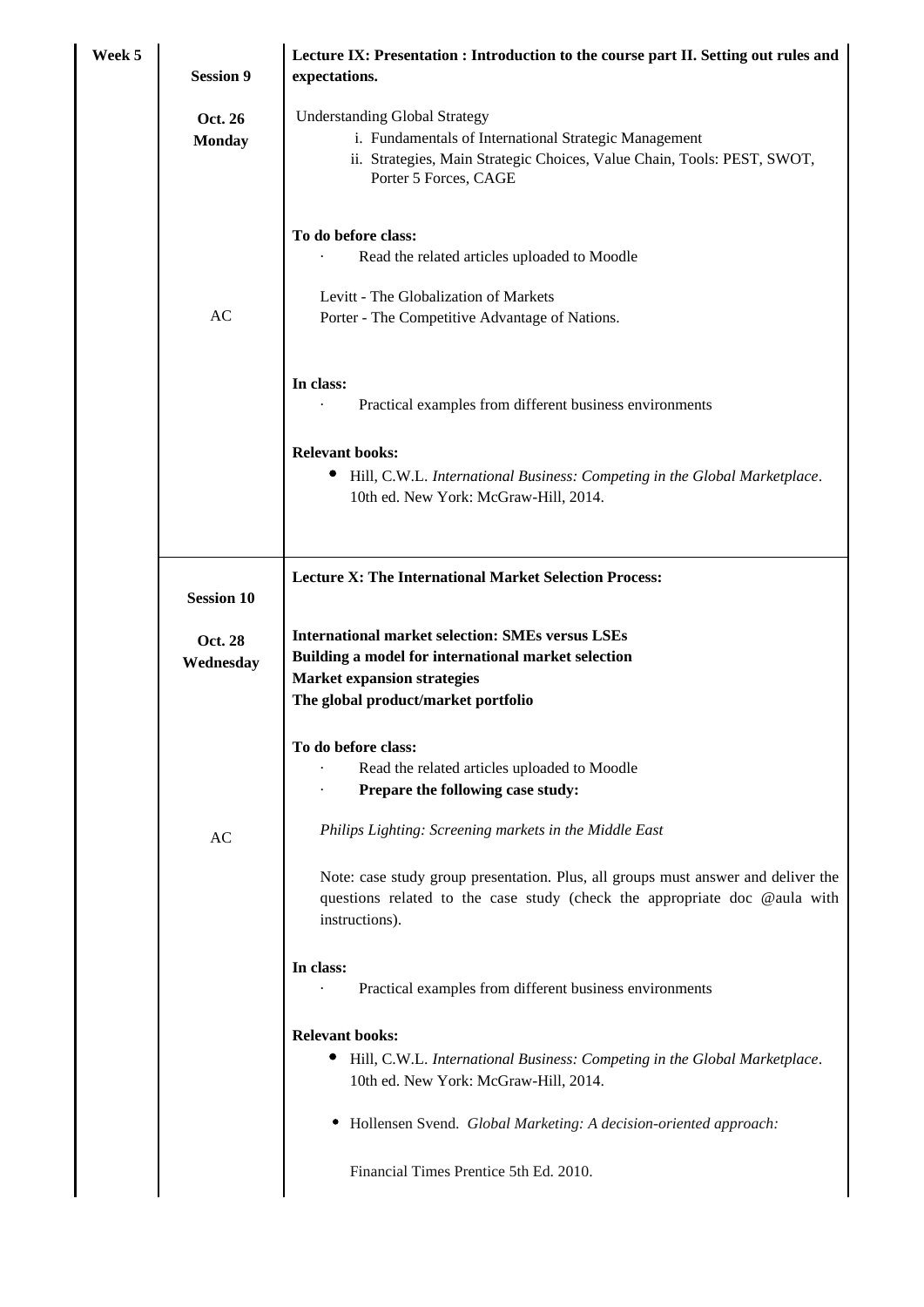| Week 6 | <b>Session 11</b><br><b>Nov. 2</b><br><b>Monday</b> | Lecture XI: Managing Strategic Alliances. Managing International Assets and Risk.<br><b>Strategic Alliances</b><br>nts<br>ichising/Licensing<br>ufacturing Contract<br>t Ventures |
|--------|-----------------------------------------------------|-----------------------------------------------------------------------------------------------------------------------------------------------------------------------------------|
|        | AC                                                  | To do before class:<br>Read the related articles uploaded to Moodle                                                                                                               |
|        |                                                     | Hill, C.W.L. International Business: Competing in the Global Marketplace.<br>10th ed. New York: McGraw-Hill, 2014. p486-537                                                       |
|        |                                                     | Lecture XII: Corporate Strategy, The Transnational Solution Part 1                                                                                                                |
|        | <b>Session 12</b>                                   | -Multidomestic strategy                                                                                                                                                           |
|        | <b>Nov. 4</b>                                       | -International strategy                                                                                                                                                           |
|        | Wednesday                                           | -Global strategy                                                                                                                                                                  |
|        |                                                     | -Transnational strategy                                                                                                                                                           |
|        | AC                                                  | Case Philips/Matsushita:                                                                                                                                                          |
|        |                                                     | To do before class:<br>?<br>Read the related articles uploaded to Moodle                                                                                                          |
|        |                                                     | In class:                                                                                                                                                                         |
|        |                                                     | Practical examples from different business environments                                                                                                                           |
|        |                                                     | Hill, C.W.L. International Business: Competing in the Global Marketplace. 10th ed.<br>New York: McGraw-Hill, 2014. p436-443                                                       |
| Week 7 | <b>Session 13</b>                                   | Lecture XIII: Lecture XII: Corporate Strategy, The Transnational Solution Part 2                                                                                                  |
|        |                                                     | -Administrative Heritage                                                                                                                                                          |
|        | Nov. 09<br><b>Monday</b>                            | 1. Making Central Management Flexible:                                                                                                                                            |
|        |                                                     | Lessons from Matsushita.<br>2. Making Local Management Effective:                                                                                                                 |
|        |                                                     | Lessons from Philips.                                                                                                                                                             |
|        |                                                     | 3. Building Transnational Capabilities:<br>Lessons from Ericcson.                                                                                                                 |
|        | AC                                                  |                                                                                                                                                                                   |
|        |                                                     |                                                                                                                                                                                   |
|        |                                                     | To do before class:                                                                                                                                                               |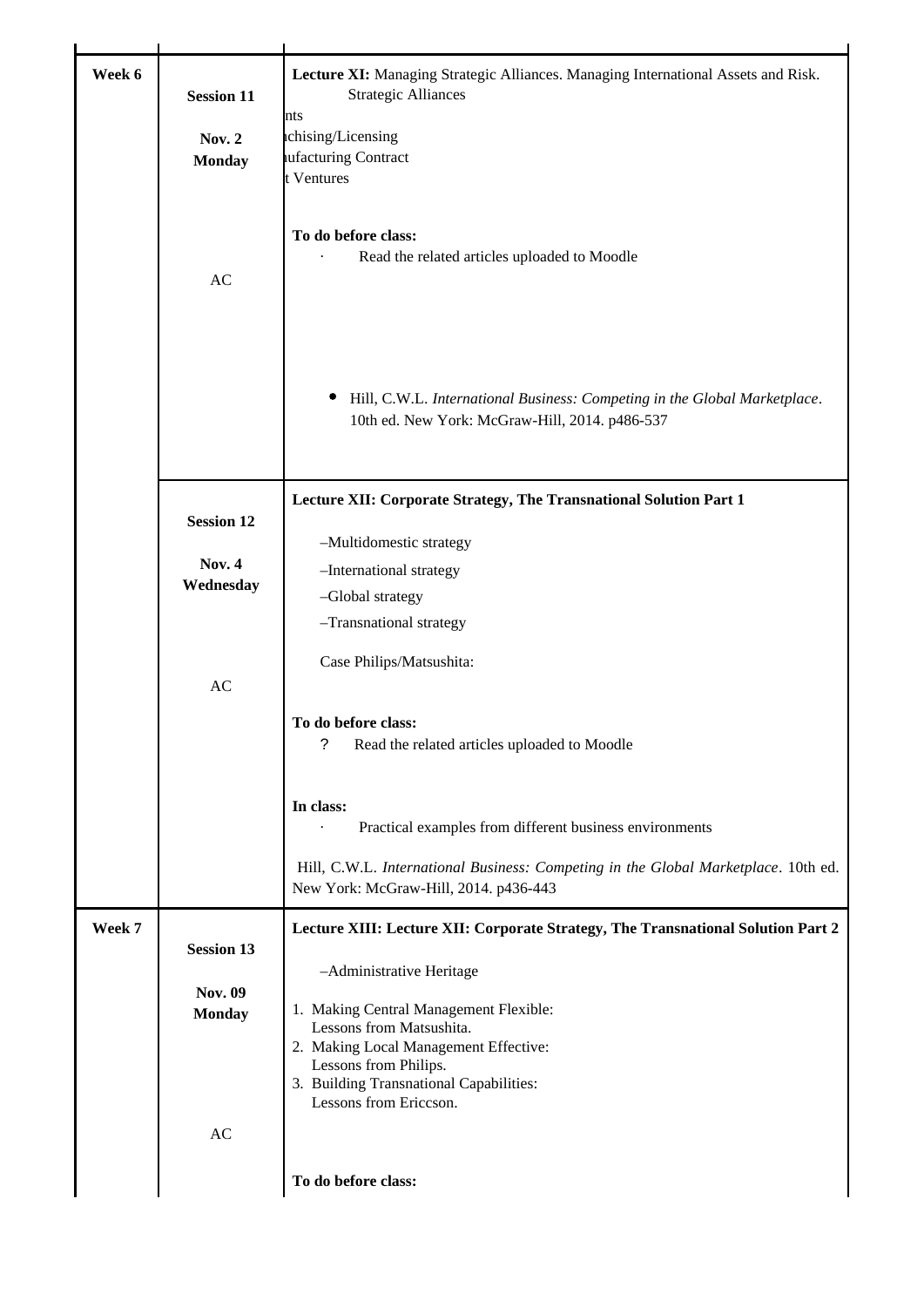|        |                                                        | ?<br>Read the related articles uploaded to Moodle                                                                                                                                                                                                                                                                                                                                                                                                                |
|--------|--------------------------------------------------------|------------------------------------------------------------------------------------------------------------------------------------------------------------------------------------------------------------------------------------------------------------------------------------------------------------------------------------------------------------------------------------------------------------------------------------------------------------------|
|        |                                                        | Bartlett & Ghoshal The Transnational Solution.                                                                                                                                                                                                                                                                                                                                                                                                                   |
|        |                                                        | In class:<br>Practical examples from different business environments<br>Hill, C.W.L. International Business: Competing in the Global Marketplace. 10th ed.<br>New York: McGraw-Hill, 2014. p436-443                                                                                                                                                                                                                                                              |
|        | <b>Session 14</b><br><b>Nov. 11</b><br>Wednesday<br>AC | Lecture XIV: Organizational Design and Structure of International Businesses<br>To do before class:<br>Read Case - Procter Gamble: Organization 2005 (A) (HBS 707-519). No<br>written preparation or presentation is required for this case.<br>Read the related articles uploaded to Moodle<br>In class:<br>Analysing the case<br>Hill, C.W.L. International Business: Competing in the Global Marketplace. 10th ed.<br>New York: McGraw-Hill, 2014. Chapter 13 |
| Week 8 | <b>Session 15</b><br><b>Nov. 16</b><br><b>Monday</b>   | <b>Lecture XV: Managing Strategic Alliances</b><br>i. Making Strategic Alliances and Networks Work<br>ii. Diversifying, Acquiring and Restructuring<br>iii. Strategizing with Corporate Social Responsibility                                                                                                                                                                                                                                                    |
|        | AC                                                     | To do before class:<br>Reading: Strategy and Society<br>The Link Between Competitive Advantage and Corporate Social Responsibility by<br>Michael E. Porter and Mark R. Kramer<br>Read Case - Sustainability at IKEA Group: (HBS 9-515-033)<br>In class:<br>Analysing the case and discussing the arguments of the reading.                                                                                                                                       |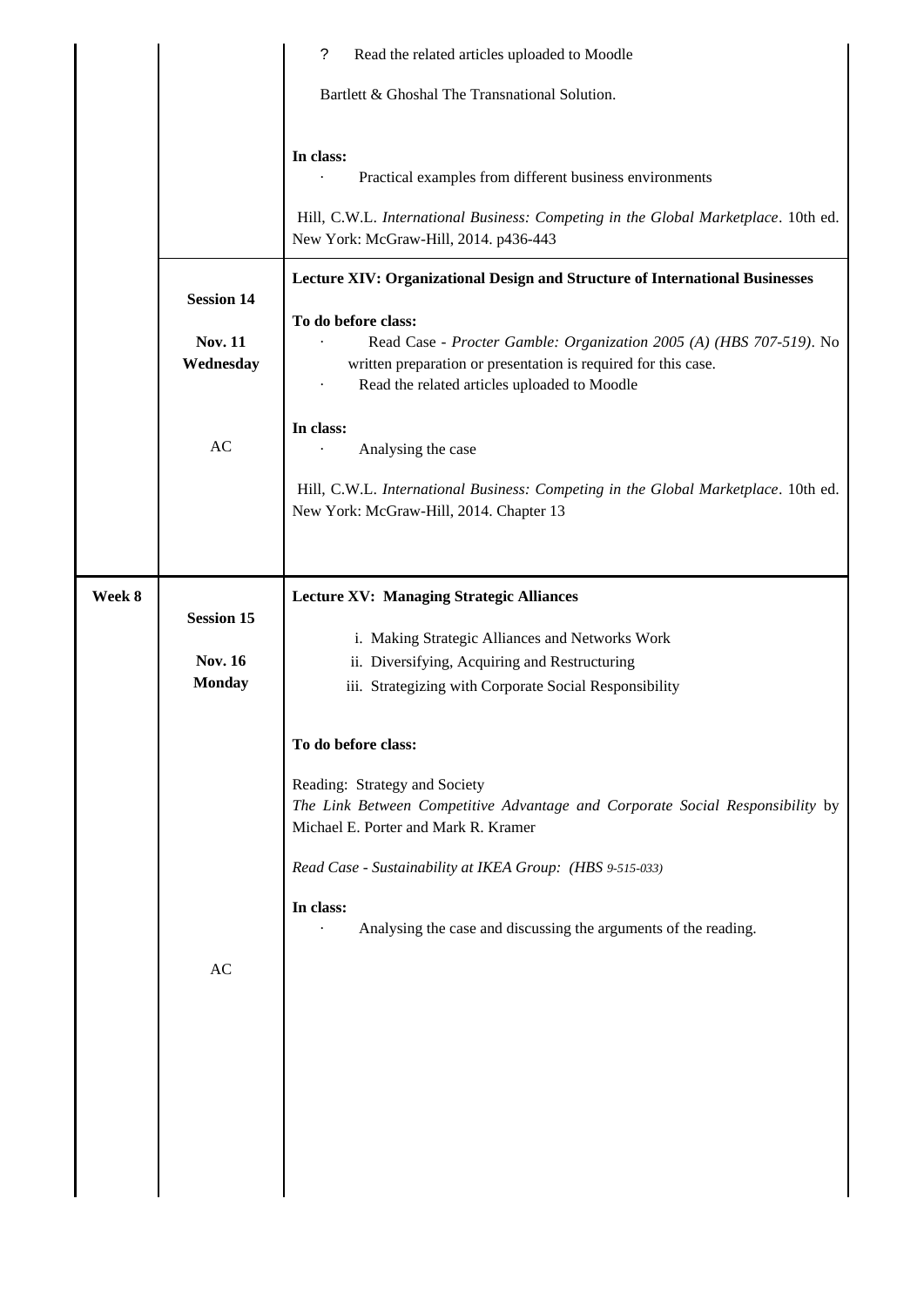|        |                   | <b>Relevant books:</b>                                                                                                                                                      |
|--------|-------------------|-----------------------------------------------------------------------------------------------------------------------------------------------------------------------------|
|        |                   | Hill, C.W.L. International Business: Competing in the Global Marketplace. 10th<br>ed. New York: McGraw-Hill, 2014. 501-513                                                  |
|        |                   | Reading: Strategy and Society                                                                                                                                               |
|        |                   | The Link Between Competitive Advantage and Corporate Social Responsibility by<br>Michael E. Porter and Mark R. Kramer                                                       |
|        |                   |                                                                                                                                                                             |
|        | <b>Session 16</b> | Lecture XVI: Pricing Decisions in the International Market                                                                                                                  |
|        | <b>Nov. 18</b>    | International pricing strategies<br>$\bullet$<br>Skimming, market pricing, penetration pricing, price changes                                                               |
|        | Wednesday         | Factors influencing international pricing decisions<br>$\ddot{\phantom{0}}$                                                                                                 |
|        |                   | To do before class:                                                                                                                                                         |
|        | AC                | Read the related articles uploaded to Moodle                                                                                                                                |
|        |                   | In class:<br>Practical examples from different business environments                                                                                                        |
|        |                   |                                                                                                                                                                             |
|        |                   |                                                                                                                                                                             |
|        |                   |                                                                                                                                                                             |
| Week 9 | <b>Session 17</b> | Lecture XVII: Value Chain. Distribution Decisions in the International Market.                                                                                              |
|        | <b>Nov. 23</b>    | Managing and controlling distribution channels<br>Value chain                                                                                                               |
|        | <b>Monday</b>     | Technical regulations                                                                                                                                                       |
|        |                   | Strategies                                                                                                                                                                  |
|        |                   | To do before class:                                                                                                                                                         |
|        | AC                | Read the case - ZARA: Fast Fashion (HBS 703-497). No written preparation<br>or presentation is required for this case.                                                      |
|        |                   | Read the related articles uploaded to Moodle                                                                                                                                |
|        |                   | In class:                                                                                                                                                                   |
|        |                   | Case discussion<br>Practical examples from different business environments                                                                                                  |
|        |                   | <b>Relevant books:</b>                                                                                                                                                      |
|        |                   | Cook, Thomas. Managing Growth and Expansion into Global Markets:<br>Logistics, Transportation, and Distribution. Global Warrior Series. Boca<br>Raton, FL: CRC Press, 2015. |
|        |                   |                                                                                                                                                                             |
|        |                   |                                                                                                                                                                             |
|        |                   |                                                                                                                                                                             |
|        |                   |                                                                                                                                                                             |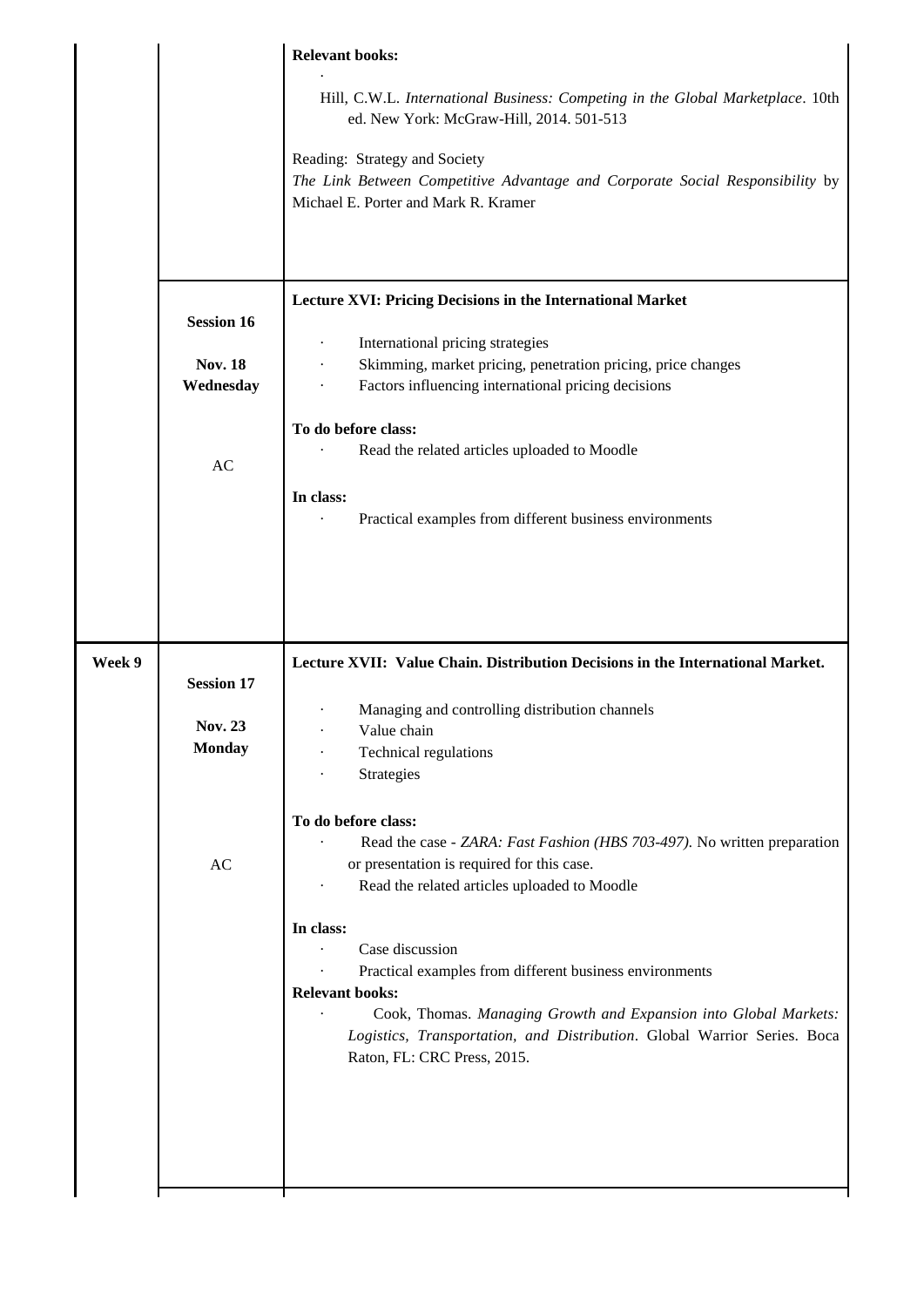|         | <b>Session 18</b>                                    | Lecture XVIII: International HR Management. Building an International<br>Workforce.                                                                                                                                          |
|---------|------------------------------------------------------|------------------------------------------------------------------------------------------------------------------------------------------------------------------------------------------------------------------------------|
|         | <b>Nov. 25</b><br>Wednesday                          | Importance of skill-building and global mindset<br>Recruitment issues<br>Hiring strategies<br>Training strategies<br>Developing managers<br>Retaining people                                                                 |
|         | AC                                                   | To do before class:<br>Read the case - Colgate-Palmolive: Managing international careers (HBS<br>394-184). No written preparation or presentation is required for this case.<br>Read the related articles uploaded to Moodle |
|         |                                                      | In class:<br>Case discussion<br>Practical examples from different business environments                                                                                                                                      |
|         |                                                      | <b>Relevant books:</b><br>Armstrong, M. Armstrong's Handbook of Human Resource Management<br>Practice. London: Kogan Page, 2009.                                                                                             |
| Week 10 |                                                      | <b>Lecture XIX: International Business Contracts and Conduct</b>                                                                                                                                                             |
|         | <b>Session 19</b><br><b>Nov. 30</b><br><b>Monday</b> | Overview of business contracts<br>Extraterritorial application of laws<br>Bribery and corruption in different cultural environments<br>Mediation                                                                             |
|         |                                                      | International arbitration or litigation<br>Enforcement of foreign judgments<br>Patent protection<br>Copyright protection<br>Trademark protection<br>Trade secret<br>Licensing of intellectual property                       |
|         | AC                                                   | To do before class:<br>Read the related articles uploaded to Moodle                                                                                                                                                          |
|         |                                                      | In class:<br>Practical examples from different business environments                                                                                                                                                         |
|         |                                                      | <b>Relevant books:</b><br>Chow, D.C.K., and T.J. Schoenbaum. International Business Transactions:<br>Problems, Cases, and Materials. New York: Aspen Publishers, 2010.                                                       |